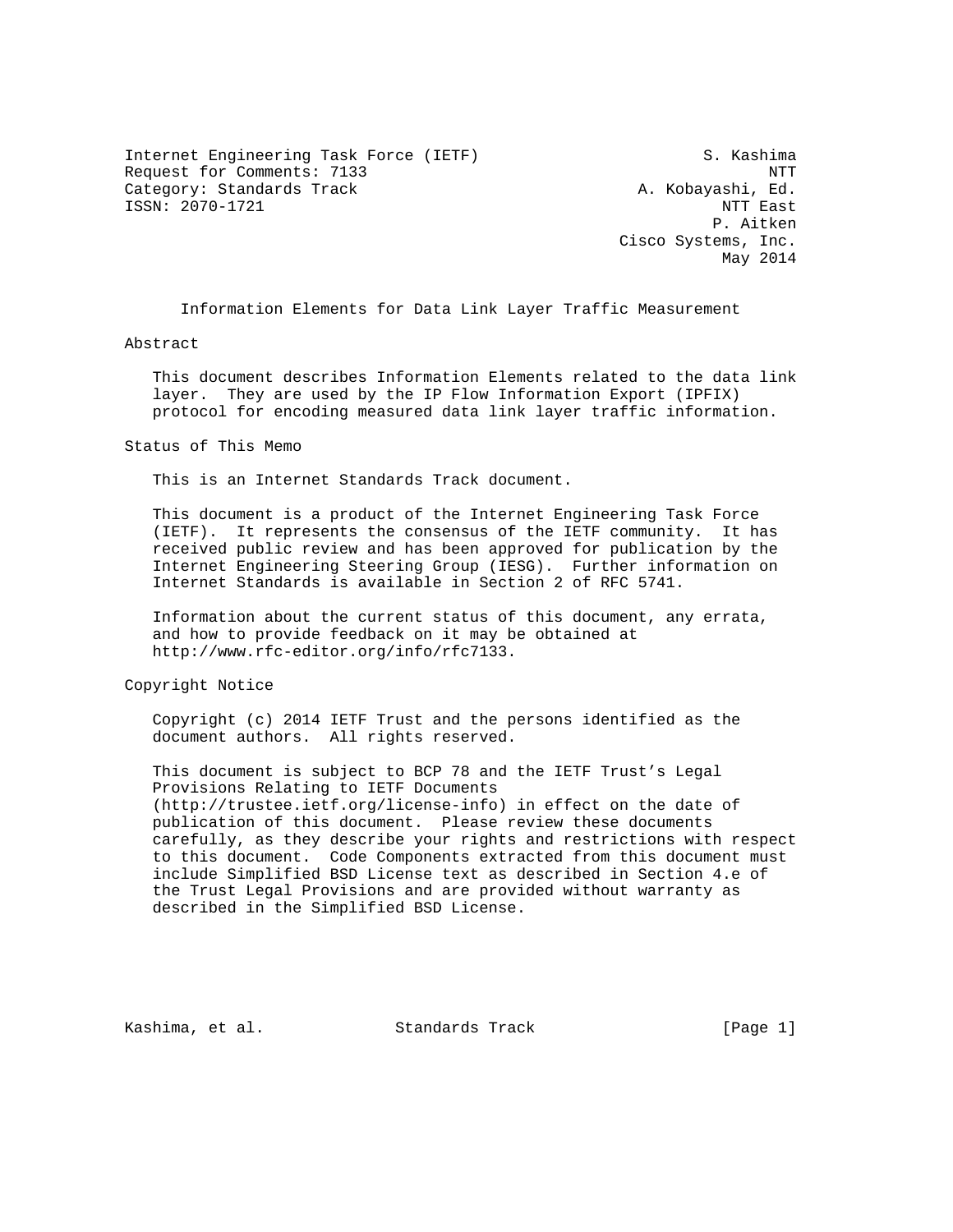# Table of Contents

|  | 1.1. Conventions Used in This Document 4                 |  |
|--|----------------------------------------------------------|--|
|  |                                                          |  |
|  | 2.1. Wide-Area Ethernet Technology Summary  4            |  |
|  | 2.2. Virtual Ethernet Technology Summary 5               |  |
|  | 3. Modification and Addition of Information Elements     |  |
|  |                                                          |  |
|  |                                                          |  |
|  |                                                          |  |
|  |                                                          |  |
|  |                                                          |  |
|  |                                                          |  |
|  |                                                          |  |
|  | 3.1.6. layer2FrameTotalCount 11                          |  |
|  |                                                          |  |
|  | 3.2.1. dataLinkFrameType 12                              |  |
|  |                                                          |  |
|  | 3.2.3. sectionExportedOctets 13                          |  |
|  | 3.2.4. dot1qServiceInstanceTag 13                        |  |
|  | 3.2.5. dot1qServiceInstanceId 14                         |  |
|  | 3.2.6. dot1qServiceInstancePriority 14                   |  |
|  | 3.2.7. dot1qCustomerSourceMacAddress 15                  |  |
|  | 3.2.8. dot1qCustomerDestinationMacAddress 15             |  |
|  | 3.2.9. postL2OctetDeltaCount 16                          |  |
|  | 3.2.10. postMCastL2OctetDeltaCount 16                    |  |
|  | 3.2.11. postL20ctetTotalCount 17                         |  |
|  | 3.2.12. postMCastL2OctetTotalCount 17                    |  |
|  | 3.2.13. minimumL2TotalLength 18                          |  |
|  |                                                          |  |
|  | 3.2.15. droppedL2OctetDeltaCount 19                      |  |
|  | 3.2.16. droppedL2OctetTotalCount 19                      |  |
|  | 3.2.17. ignoredL20ctetTotalCount 20                      |  |
|  | 3.2.18. notSentL2OctetTotalCount 20                      |  |
|  | 3.2.19. layer20ctetDeltaSumOfSquares 21                  |  |
|  | 3.2.20. layer2OctetTotalSumOfSquares 21                  |  |
|  | 4. Modification of Existing Information Elements Related |  |
|  |                                                          |  |
|  |                                                          |  |
|  |                                                          |  |
|  |                                                          |  |
|  | 5. Modification of Existing Information Elements Related |  |
|  |                                                          |  |
|  |                                                          |  |
|  |                                                          |  |
|  |                                                          |  |
|  |                                                          |  |

Kashima, et al. Standards Track [Page 2]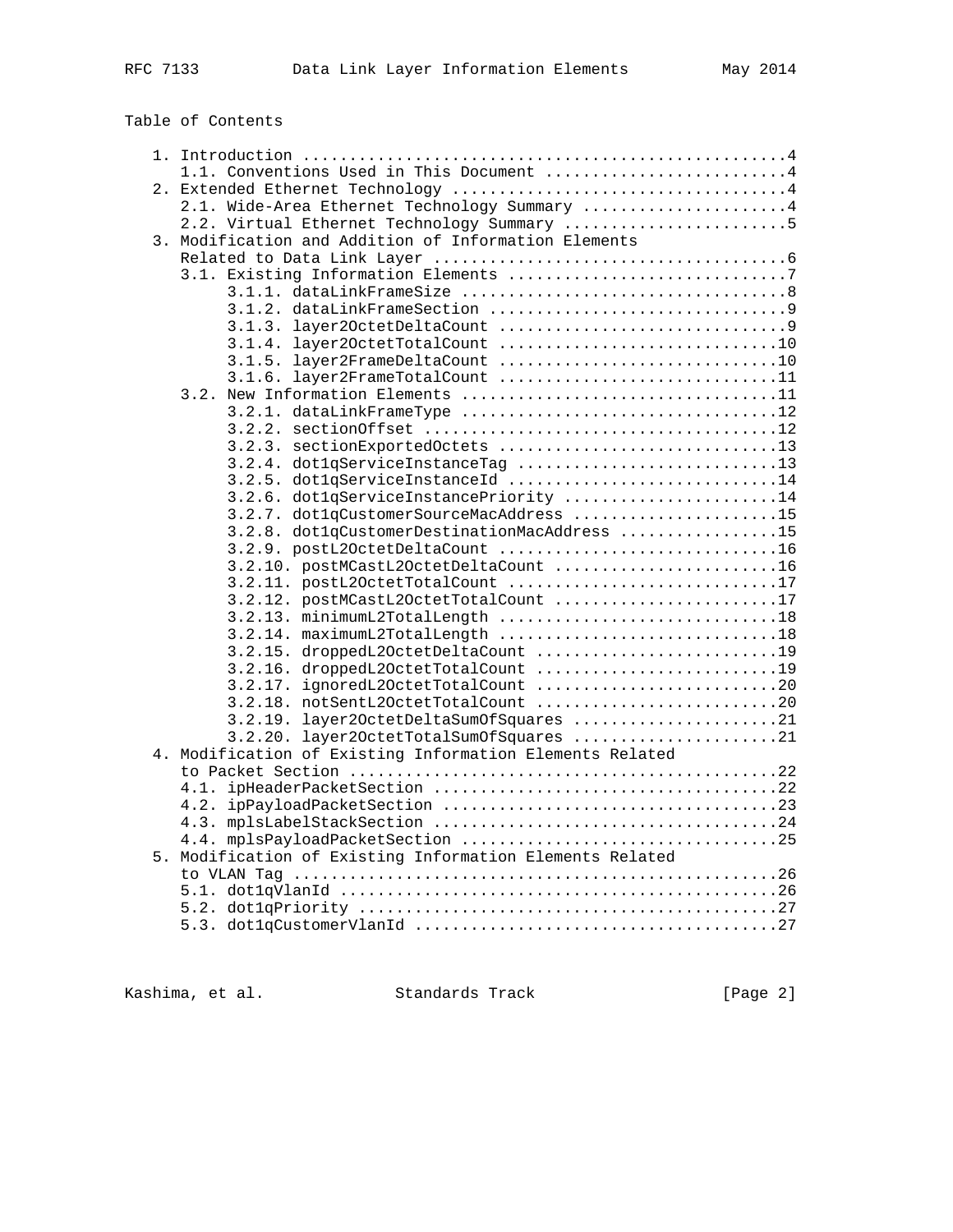| 6. The Relationship between Ethernet Header Fields and |  |
|--------------------------------------------------------|--|
|                                                        |  |
|                                                        |  |
|                                                        |  |
|                                                        |  |
|                                                        |  |
|                                                        |  |
|                                                        |  |
|                                                        |  |
|                                                        |  |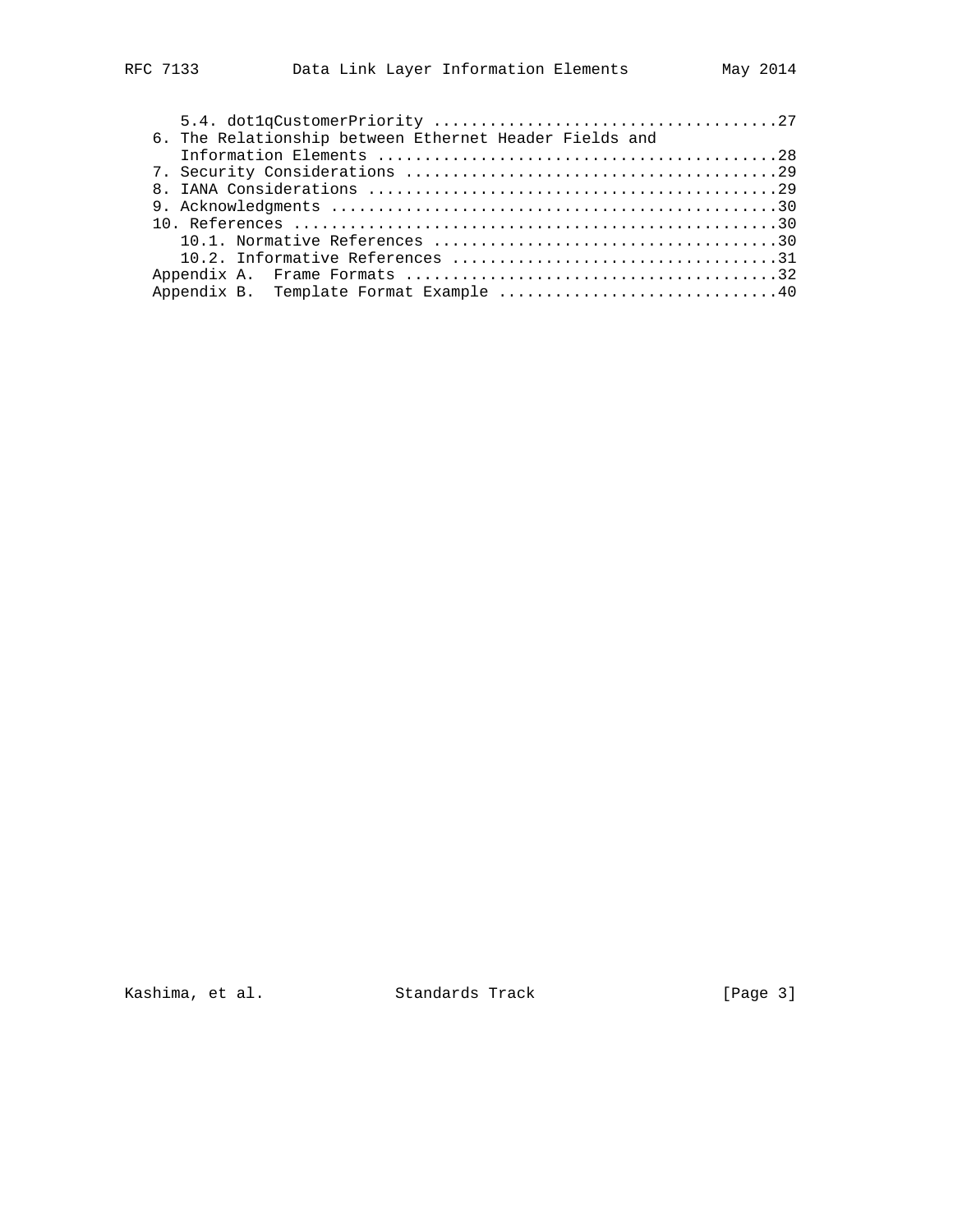## 1. Introduction

 Ethernet [IEEE802.1D] and VLAN (Virtual LAN) technologies had been used only in Local Area Networks. Recently, they have been used in Wide Area Networks, e.g., Layer 2 VPN (L2 VPN) services. Accordingly, carrier networks using VLAN technologies have been enhanced to Provider Bridged Networks and Provider Backbone Bridged Networks [IEEE802.1Q]. In addition, Ethernet in data centers has also been enhanced for server virtualization and input/output (I/O) consolidation.

 While these innovations provide flexibility, scalability, and mobility to an existing network architecture, they increase the complexity of traffic measurement due to the existence of various Ethernet header formats. To cope with this, a more sophisticated method of traffic measurement is required.

 IPFIX and Packet Sampling (PSAMP) help to resolve these problems. However, the PSAMP Information Model [RFC5477] and the IPFIX Information Model [RFC7011] don't yet contain enough Information Elements related to the data link layer, e.g., Ethernet header forms. This document describes existing and new Information Elements related to data link layers that enable a more sophisticated traffic measurement method.

 Note that this document does not update [RFC5477] or [RFC7011] because IANA's IPFIX registry [IANA-IPFIX] is the ultimate Information Element reference, per Section 1 of [RFC7012].

1.1. Conventions Used in This Document

 The key words "MUST", "MUST NOT", "REQUIRED", "SHALL", "SHALL NOT", "SHOULD", "SHOULD NOT", "RECOMMENDED", "MAY", and "OPTIONAL" in this document are to be interpreted as described in RFC 2119 [RFC2119].

- 2. Extended Ethernet Technology
- 2.1. Wide-Area Ethernet Technology Summary

 Provider Bridge and Provider Backbone Bridge [IEEE802.1Q], which are standards for Wide-Area Ethernet, are described below.

 o In Provider Bridge [IEEE802.1Q], there are two VLAN IDs: Service VLAN Identifier (S-VID) and Customer VLAN Identifier (C-VID). S-VID is assigned to an Ethernet frame by a service provider, while C-VID is independently assigned to an Ethernet frame by a customer. Frame switching in a service provider network is based on only S-VID.

Kashima, et al. Standards Track [Page 4]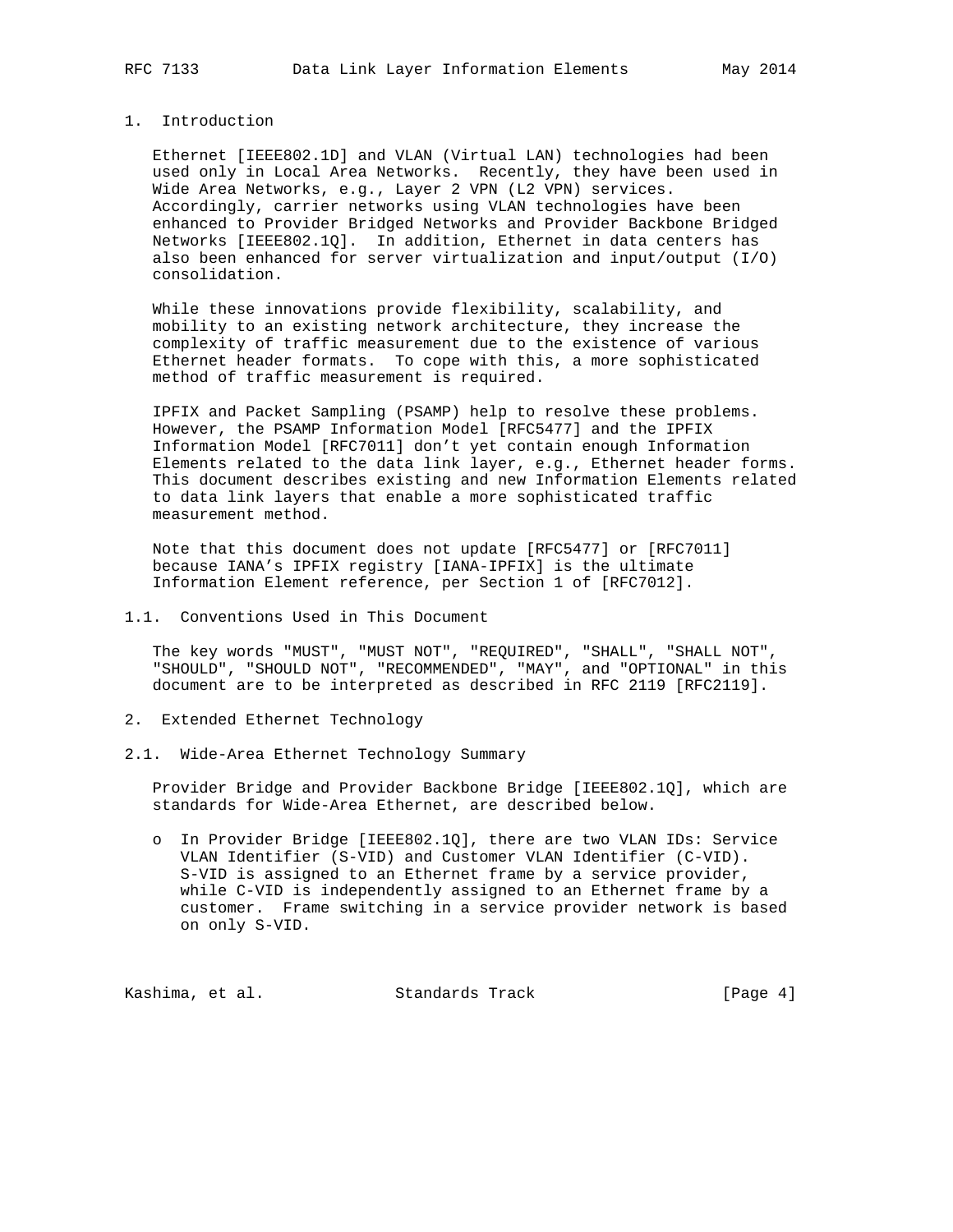o In Provider Backbone Bridge [IEEE802.1Q], new Ethernet fields, such as Backbone VLAN Identifier (B-VID) and Backbone Service Instance Identifier (I-SID), are introduced to overcome the limitations on the VLAN identifier space and to isolate the service provider and customer identifier spaces. Frame switching is based on a 12-bit B-VID, and customer identification is based on a 24-bit I-SID. A flexible network design has become possible because network management is separated from customer management. Other Ethernet fields that indicate quality of service (QoS) class are Backbone VLAN Priority Code Point (B-PCP), Backbone VLAN Drop Eligible Indicator (B-DEI), Backbone Service Instance Priority Code Point (I-PCP), and Backbone Service Instance Drop Eligible Indicator (I-DEI).

 The Provider Backbone Bridge technologies have enhanced a Wide-Area Ethernet service from a flat network to a hierarchical network consisting of a Provider Bridged Network and Provider Backbone Bridged Network.

Frame formats used in Wide-Area Ethernet are shown in Appendix A.

2.2. Virtual Ethernet Technology Summary

 There have been several challenges in the existing virtual switches environment in a data center. One is the lack of network management visibility: limited features on virtual switches make it difficult to monitor traffic among virtual machines (VMs). Another is the lack of management scalability and flexibility: increasing the number of VMs for multi-tenant architecture causes an increase in the number of virtual switches and in the number of the traffic control policies, which reach the limitations of network management scalability and flexibility.

 In this situation, the IEEE 802.1 working group is standardizing virtual bridging technologies such as Edge Virtual Bridging (EVB), including two kinds of Edge Relays: Virtual Edge Bridge (VEB) and Virtual Edge Port Aggregator (VEPA) [IEEE802.1Qbg]. The VEB is a bridge that provides bridging among multiple VMs and the external bridging environment. The VEPA is a bridge-like device on a host that forwards all internal traffic to the adjacent EVB bridge and then distributes any traffic received from the adjacent EVB bridge to VMs. The VEPA makes all the VM-to-VM traffic visible to the EVB bridge so that the traffic can be monitored and so that the EVB bridge can apply filtering to the traffic.

 To improve flexibility, a virtual link between a host system and EVB bridge is standardized as S-channel. S-channel allows a bridge to treat the traffic in the virtual link as if it comes in on a separate

Kashima, et al. Standards Track [Page 5]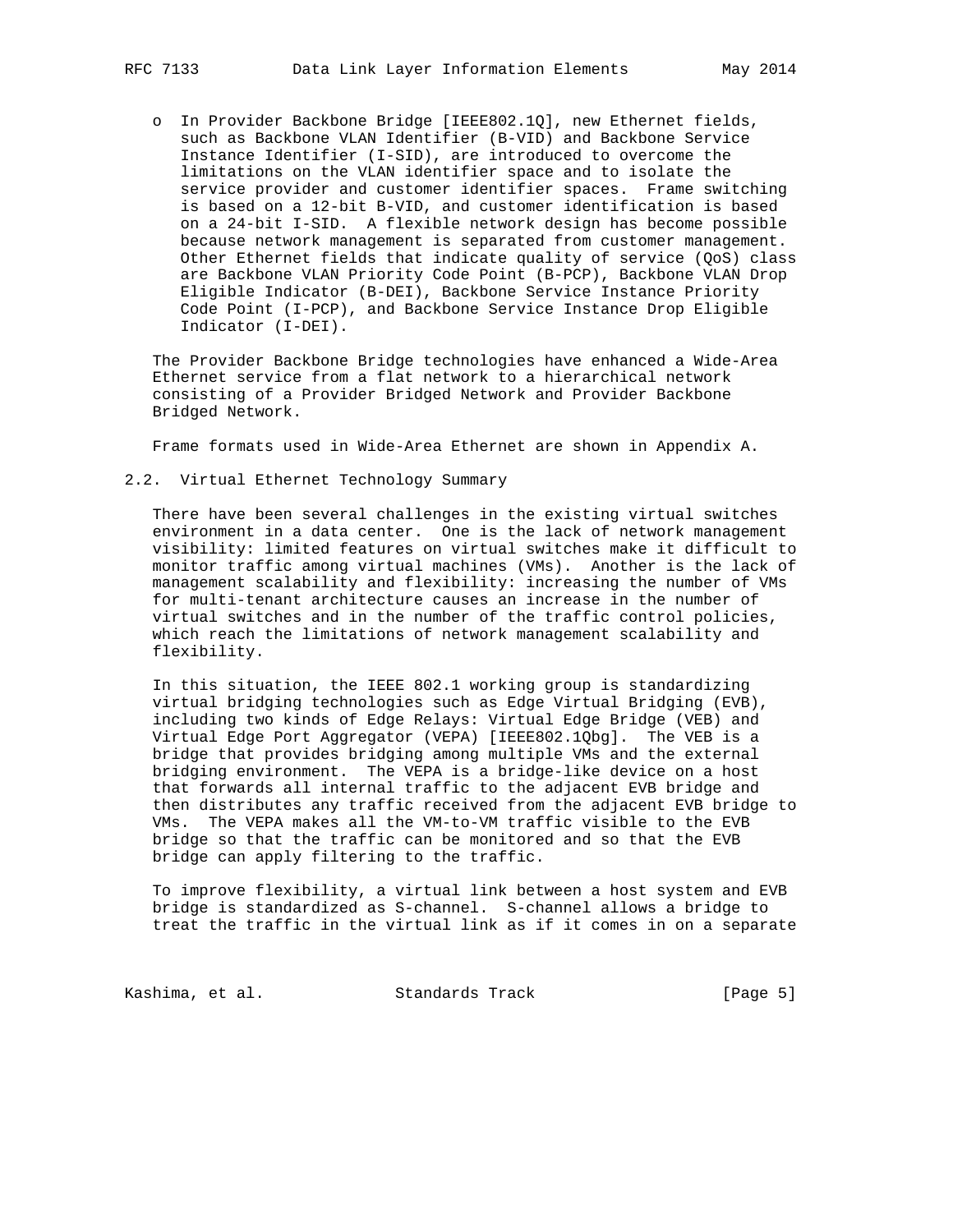port. For example, in the host, an S-channel may be attached to a VEB or a VEPA or directly to an internal port in order to apply each port-based filtering rule to the traffic. S-channel over the link between a host and its adjacent bridge uses Service VLAN Tag (S-TAG) [IEEE802.1Q]. When S-channel is in use, frames on the link carry an S-TAG to identify the S-channel.

 On the other hand, Bridge Port Extension emulates single Extended Bridge from multiple physical switches and virtual switches, and it also simplifies network management. Also, it solves the lack of network management visibility by forwarding all traffic into a central Controlling Bridge using E-channel. E-channel over the link between a Bridge Port Extender and a Controlling Bridge uses E-TAG defined in [IEEE802.1BR].

 Traffic monitoring over S-channel and E-channel is required in order to get visibility of VM-to-VM traffic and visibility of each channel's traffic on a virtual link.

 Frame formats with E-TAG used in E-channel and S-TAG used in S-channel are shown in Appendix A. Though these frames carry special tags while on the link, those tags identify a virtual port (or for multicast in the downstream direction, a set of virtual ports) to which they are destined. These tag values only have local meaning, and the Flow would be reported as sent and arriving on the corresponding virtual ports. Therefore, IPFIX does not need to monitor data based on these tags.

3. Modification and Addition of Information Elements Related to Data Link Layer

 The Information Elements listed in the upper section of Table 1 are necessary for enabling IPFIX and PSAMP traffic measurement for the data link layer, which is not limited to Ethernet because the method can be applied to other data link protocols as well.

 Information Elements in the middle section of Table 1 are necessary for enabling the IPFIX and PSAMP traffic measurement for [IEEE802.1Q].

 Information Elements in the lower section of Table 1 are octet counter or packet length for layer 2, and they are necessary for enabling IPFIX and PSAMP traffic measurement for the data link layer.

Kashima, et al. Standards Track [Page 6]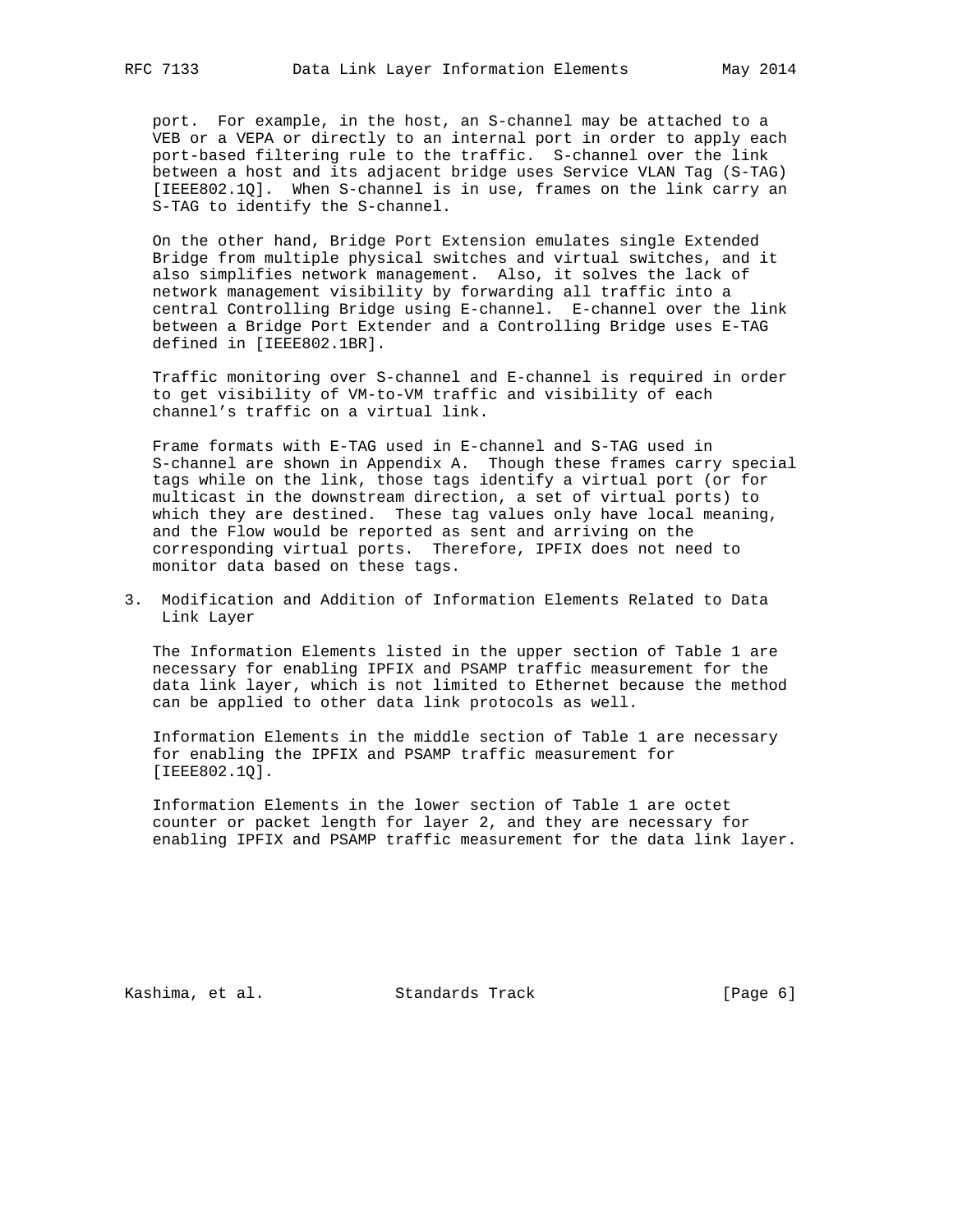| ΙD  | Name                               |
|-----|------------------------------------|
| 312 | dataLinkFrameSize                  |
| 315 | dataLinkFrameSection               |
| 408 | dataLinkFrameType                  |
| 409 | sectionOffset                      |
| 410 | sectionExportedOctets              |
| 411 | dotlgServiceInstanceTag            |
| 412 | dotlqServiceInstanceId             |
| 413 | dot1qServiceInstancePriority       |
| 414 | dot1qCustomerSourceMacAddress      |
| 415 | dot1qCustomerDestinationMacAddress |
| 352 | layer20ctetDeltaCount              |
| 353 | layer20ctetTotalCount              |
| 417 | postL20ctetDeltaCount              |
| 418 | postMCastL2OctetDeltaCount         |
| 420 | postL20ctetTotalCount              |
| 421 | postMCastL2OctetTotalCount         |
| 422 | minimumL2TotalLength               |
| 423 | maximumL2TotalLength               |
| 424 | droppedL20ctetDeltaCount           |
| 425 | droppedL20ctetTotalCount           |
| 426 | ignoredL20ctetTotalCount           |
| 427 | notSentL20ctetTotalCount           |
| 428 | layer20ctetDeltaSumOfSquares       |
| 429 | layer20ctetTotalSum0fSquares       |
| 430 | layer2FrameDeltaCount              |
| 431 | layer2FrameTotalCount              |
|     |                                    |

Table 1: Information Elements Related to Data Link Layer

#### 3.1. Existing Information Elements

 Some existing Information Elements are required for data link layer export. Their details are reproduced here from IANA's IPFIX registry [IANA-IPFIX]. Additions per this document appear between \*.

 Section 3.1.1 introduces the missing Data Type Semantics for the dataLinkFrameSize Information Element, which is held to be an interoperable change per #4 in Section 5.2 of [RFC7013].

Kashima, et al. Standards Track [Page 7]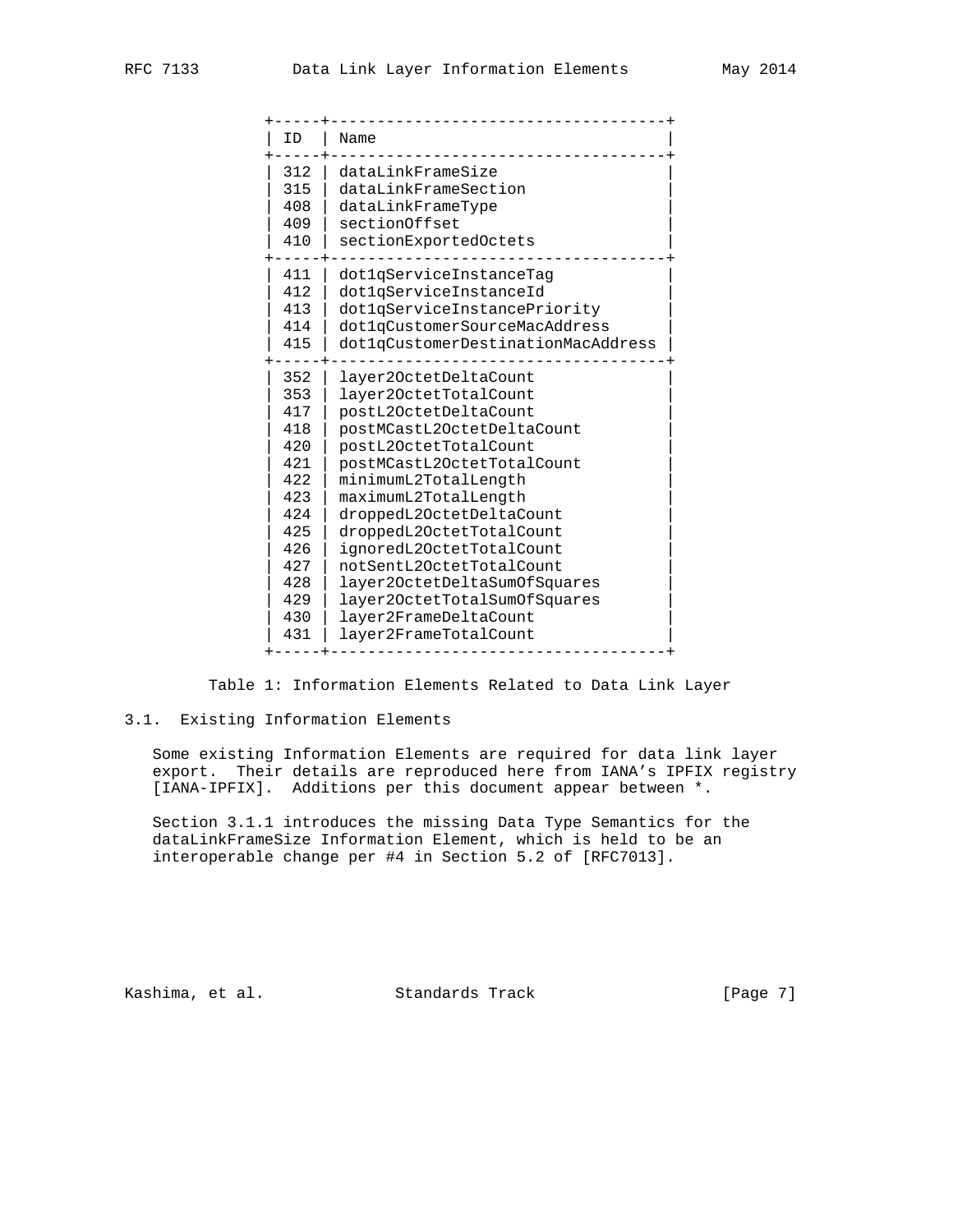Section 3.1.2 extends the definition of the dataLinkFrameSection Information Element with reference to the new sectionOffset Information Element, which is also an interoperable change per #4 in Section 5.2 of [RFC7013].

 The layer2OctetDeltaCount Information Element reports the number of layer 2 octets since the previous report in incoming packets for this Flow, while the layer2OctetTotalCount Information Element reports the total number of layer 2 octets in incoming packets for this Flow. The layer2FrameDeltaCount Information Element reports the number of incoming layer 2 frames since the previous report for this Flow, while layer2FrameTotalCount Information Element reports the total number of incoming layer 2 frames for this Flow. All of these Information Elements are unchanged from the existing IANA [IANA-IPFIX] definitions, and are reproduced in Section 3.1.3 through Section 3.1.6 below for completeness.

 Therefore, these changes do not introduce any backward-compatibility issues.

 Per Section 5.2 of [RFC7013], for each of these changes, [RFC7133] has been appended to the requester in IANA's IPFIX registry [IANA-IPFIX], the Information Element's revision number has been incremented by one, and the Information Element's revision date column has been updated.

3.1.1. dataLinkFrameSize

Description:

 This Information Element specifies the length of the selected data link frame.

The data link layer is defined in [ISO/IEC.7498-1:1994].

Abstract Data Type: unsigned16

\*Data Type Semantics: quantity\*

ElementId: 312

References: [ISO/IEC.7498-1:1994]

Status: current

Kashima, et al. Standards Track [Page 8]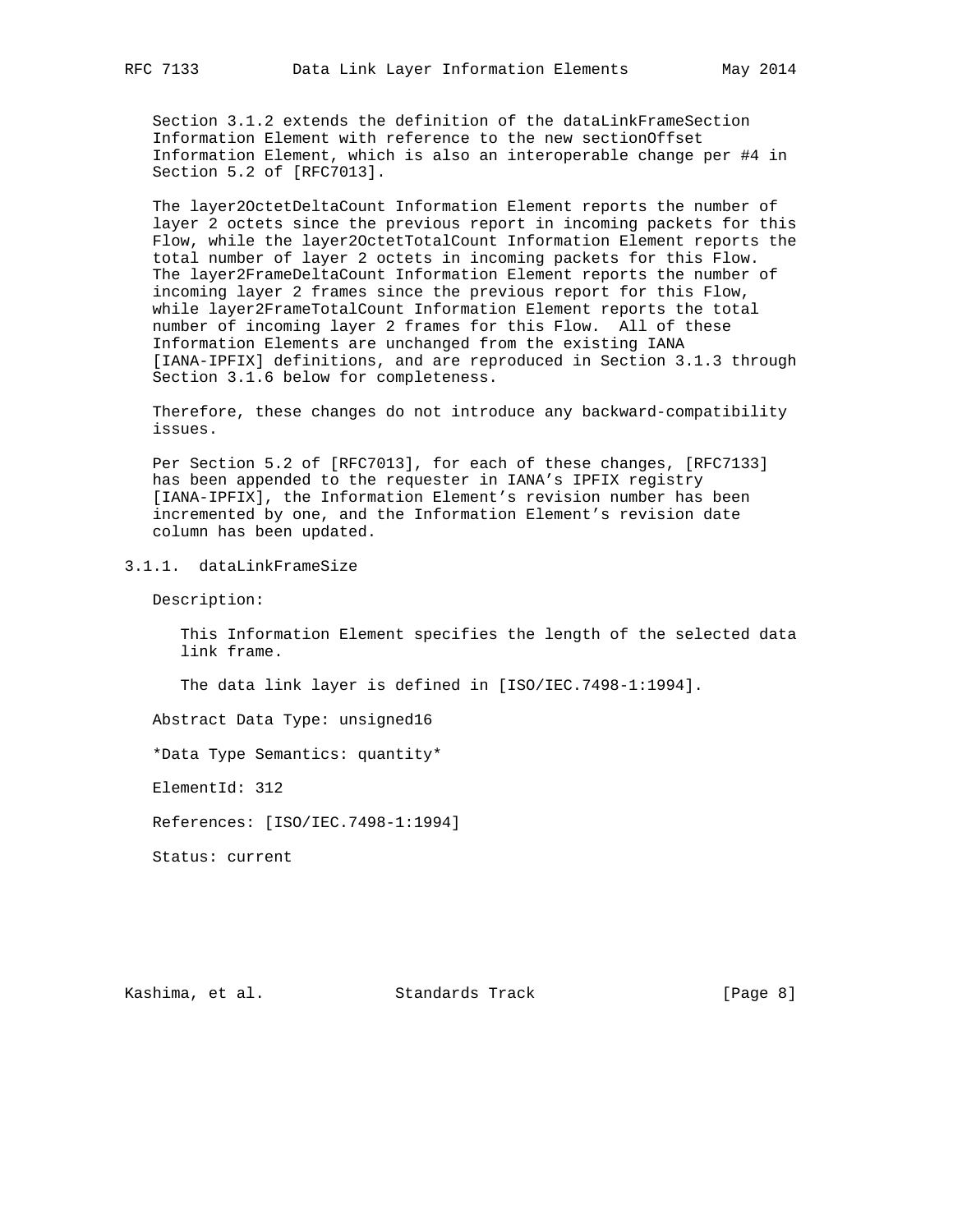### 3.1.2. dataLinkFrameSection

Description:

 This Information Element carries n octets from the data link frame of a selected frame, starting sectionOffset octets into the frame.

 \*However, if no sectionOffset field corresponding to this Information Element is present, then a sectionOffset of zero applies, and the octets MUST be from the start of the data link frame.\*

 The sectionExportedOctets expresses how much data was observed, while the remainder is padding.

 When the sectionExportedOctets field corresponding to this Information Element exists, this Information Element MAY have a fixed length and MAY be padded, or it MAY have a variable length.

 When the sectionExportedOctets field corresponding to this Information Element does not exist, this Information Element SHOULD have a variable length and MUST NOT be padded. In this case, the size of the exported section may be constrained due to limitations in the IPFIX protocol.

Further Information Elements, i.e., dataLinkFrameType and dataLinkFrameSize, are needed to specify the data link type and the size of the data link frame of this Information Element. A set of these Information Elements MAY be contained in a structured data type, as expressed in [RFC6313]. Or a set of these Information Elements MAY be contained in one Flow Record as shown in Appendix B of [RFC7133].

The data link layer is defined in [ISO/IEC.7498-1:1994].

Abstract Data Type: octetArray

ElementId: 315

References: [RFC6313] [RFC7133] [ISO/IEC.7498-1:1994]

Status: current

3.1.3. layer2OctetDeltaCount

 The layer2OctetDeltaCount Information Element is unchanged from the existing IANA [IANA-IPFIX] definition and is reproduced here for reference only.

Kashima, et al. Standards Track [Page 9]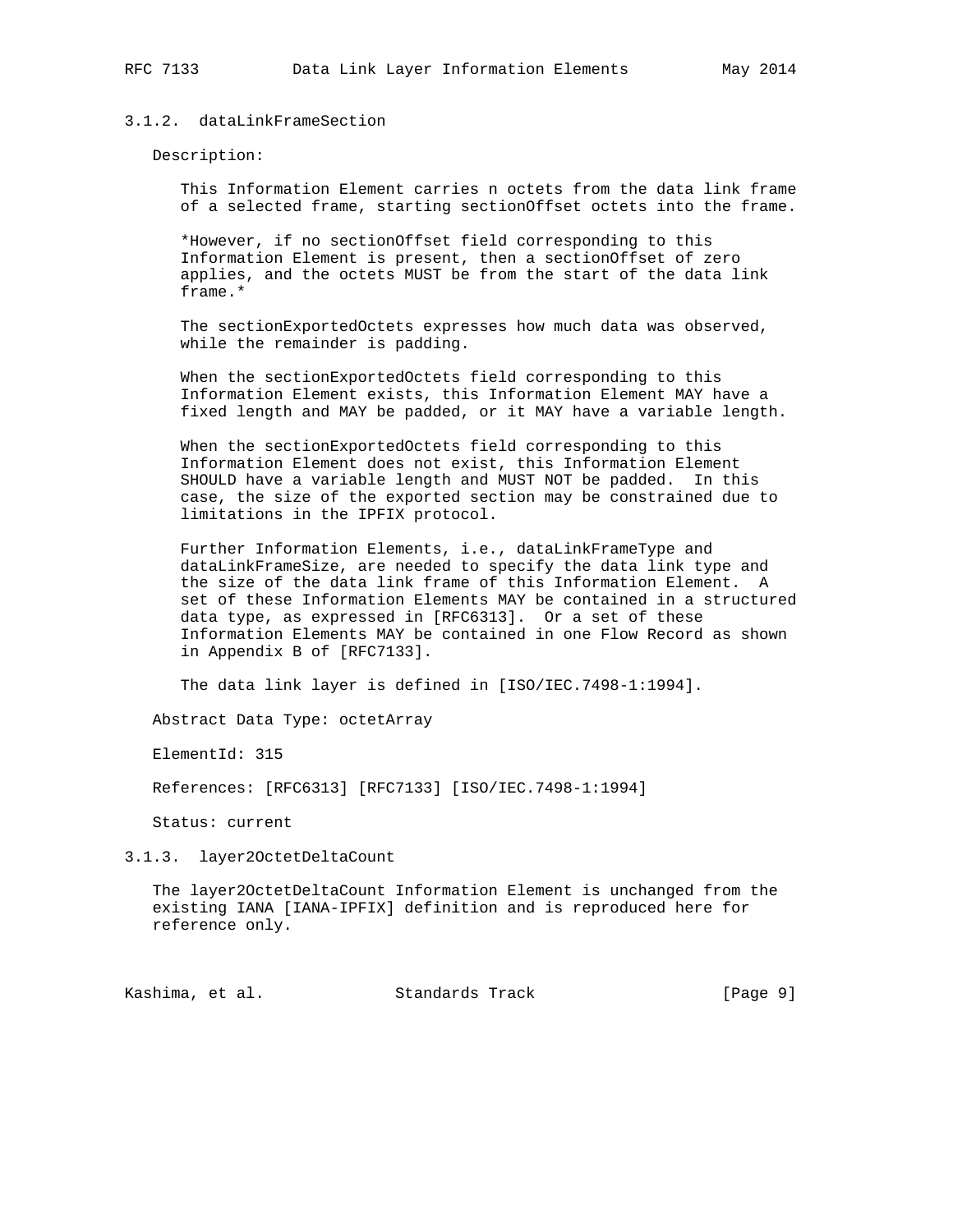Description

 The number of layer 2 octets since the previous report (if any) in incoming packets for this Flow at the Observation Point. The number of octets includes layer 2 header(s) and layer 2 payload.

Abstract Data Type: unsigned64

Data Type Semantics: deltaCounter

Units: octets

ElementId: 352

Status: current

3.1.4. layer2OctetTotalCount

 The layer2OctetTotalCount Information Element is unchanged from the existing IANA [IANA-IPFIX] definition and is reproduced here for reference only.

Description:

 The total number of layer 2 octets in incoming packets for this Flow at the Observation Point since the Metering Process (re-)initialization for this Observation Point. The number of octets includes layer 2 header(s) and layer 2 payload.

Abstract Data Type: unsigned64

Data Type Semantics: totalCounter

Units: octets

ElementId: 353

Status: current

#### 3.1.5. layer2FrameDeltaCount

 The layer2FrameDeltaCount Information Element is unchanged from the existing IANA [IANA-IPFIX] definition and is reproduced here for reference only.

Kashima, et al. Standards Track [Page 10]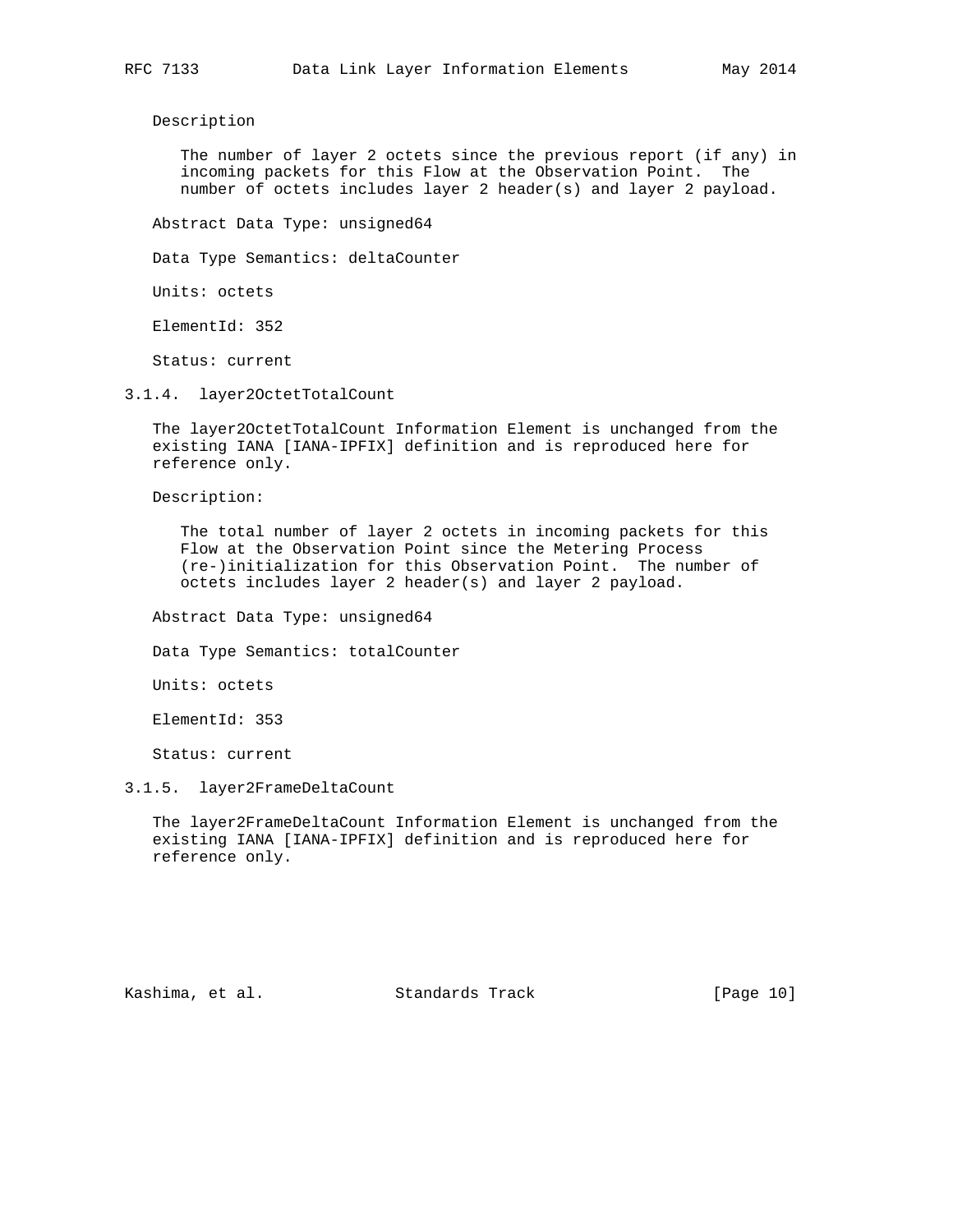Description:

 The number of incoming layer 2 frames since the previous report (if any) for this Flow at the Observation Point.

Abstract Data Type: unsigned64

Data Type Semantics: deltaCounter

Units: frames

ElementId: 430

Status: current

3.1.6. layer2FrameTotalCount

 The layer2FrameTotalCount Information Element is unchanged from the existing IANA [IANA-IPFIX] definition and is reproduced here for reference only.

Description:

 The total number of incoming layer 2 frames for this Flow at the Observation Point since the Metering Process (re-)initialization for this Observation Point.

Abstract Data Type: unsigned64

Data Type Semantics: totalCounter

Units: frames

ElementId: 431

Status: current

3.2. New Information Elements

 The following new Information Elements have been added for data link layer monitoring.

 In IANA's IPFIX registry [IANA-IPFIX], the Requester has been set to [RFC7133], the Information Element's Revision has been set to zero, and the Information Element's Date set to the date upon which the new Information Elements have been added to the registry. All other

Kashima, et al. Standards Track [Page 11]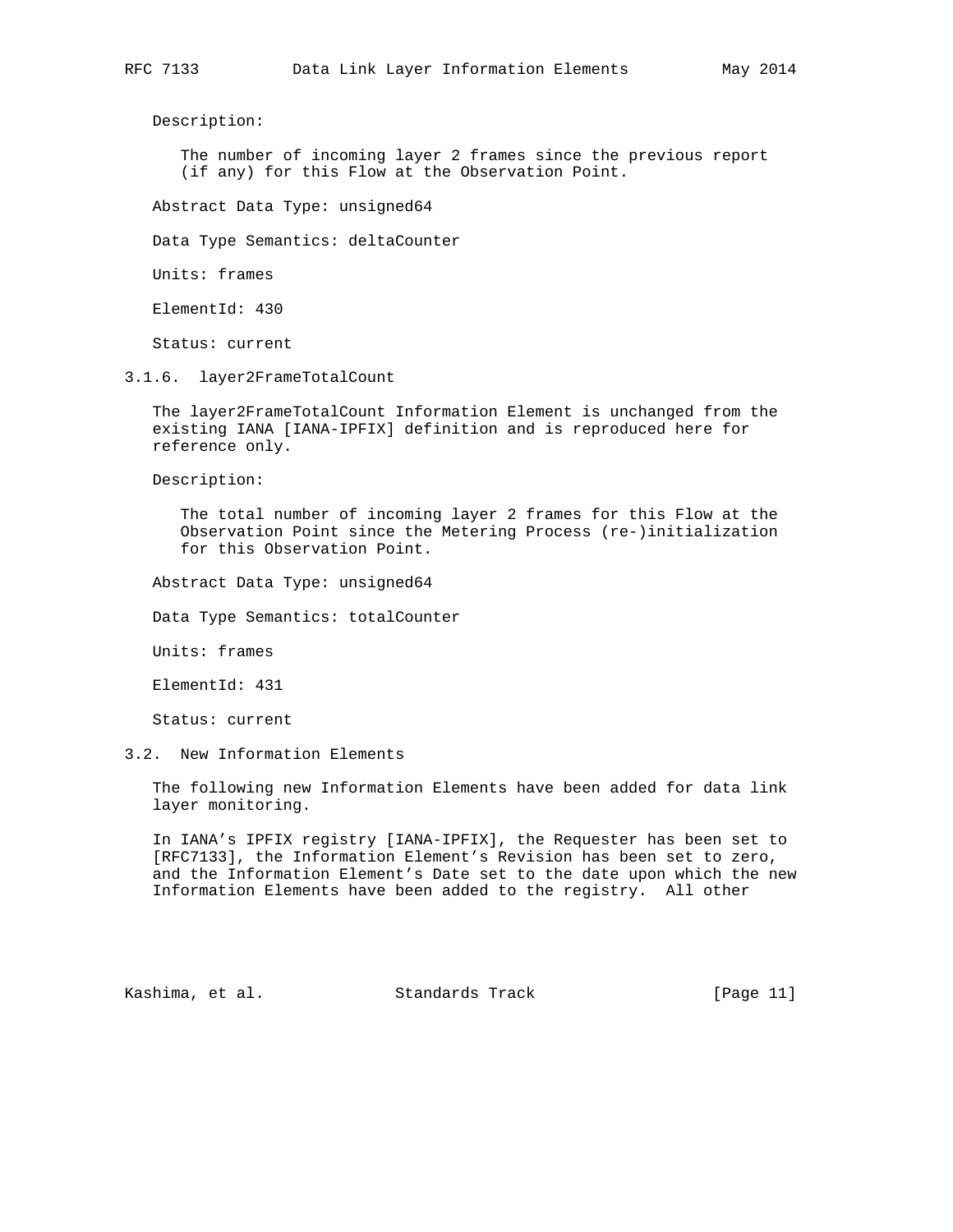columns that are not explicitly mentioned below (e.g., Units, Range, References) are not applicable and are to be left blank since the registry does not explicitly record "not applicable".

3.2.1. dataLinkFrameType

Description:

 This Information Element specifies the type of the selected data link frame.

The following data link types are defined here:

- 0x01 IEEE802.3 ETHERNET [IEEE802.3]

- 0x02 IEEE802.11 MAC Frame format [IEEE802.11]

 Further values may be assigned by IANA. Note that the assigned values are bits so that multiple observations can be OR'd together.

The data link layer is defined in [ISO/IEC.7498-1:1994].

Abstract Data Type: unsigned16

Data Type Semantics: flags

ElementId: 408

References: [IEEE802.3] [IEEE802.11] [ISO/IEC.7498-1:1994]

Status: current

#### 3.2.2. sectionOffset

Description:

 This Information Element specifies the offset of the packet section (e.g., dataLinkFrameSection, ipHeaderPacketSection, ipPayloadPacketSection, mplsLabelStackSection, and mplsPayloadPacketSection). If this Information Element is omitted, it defaults to zero (i.e., no offset).

 If multiple sectionOffset Information Elements are specified within a single Template, then they apply to the packet section Information Elements in order: the first sectionOffset applies to the first packet section, the second to the second, and so on. Note that the "closest" sectionOffset and packet section

Kashima, et al. Standards Track [Page 12]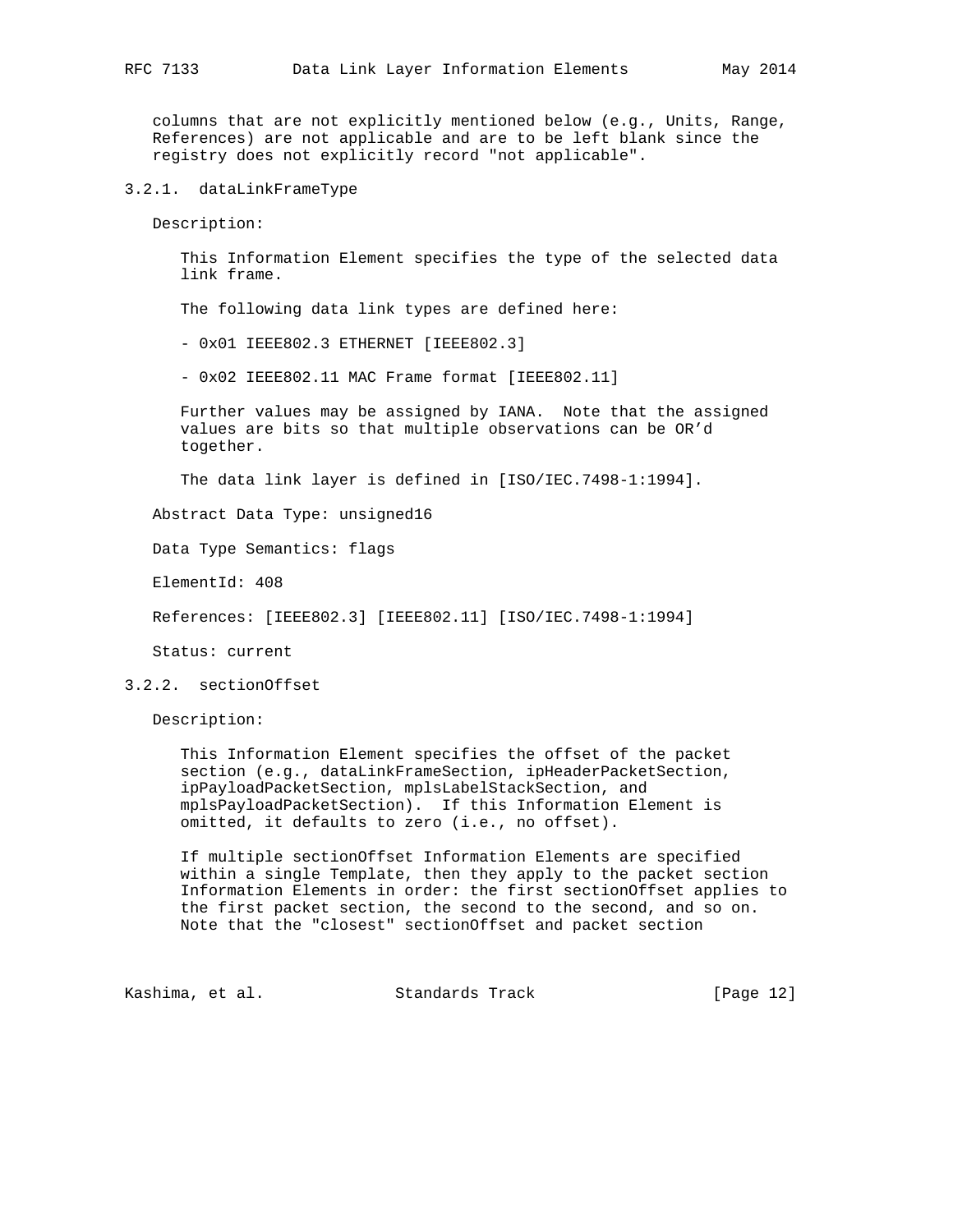Information Elements within a given Template are not necessarily related. If there are fewer sectionOffset Information Elements than packet section Information Elements, then subsequent packet section Information Elements have no offset, i.e., a sectionOffset of zero applies to those packet section Information Elements. If there are more sectionOffset Information Elements than the number of packet section Information Elements, then the additional sectionOffset Information Elements are meaningless.

Abstract Data Type: unsigned16

Data Type Semantics: quantity

ElementId: 409

Status: current

3.2.3. sectionExportedOctets

Description:

 This Information Element specifies the observed length of the packet section (e.g., dataLinkFrameSection, ipHeaderPacketSection, ipPayloadPacketSection, mplsLabelStackSection, and mplsPayloadPacketSection) when padding is used.

 The packet section may be of a fixed size larger than the sectionExportedOctets. In this case, octets in the packet section beyond the sectionExportedOctets MUST follow the [RFC7011] rules for padding (i.e., be composed of zero (0) valued octets).

Abstract Data Type: unsigned16

Data Type Semantics: quantity

ElementId: 410

References: [RFC7011]

Status: current

#### 3.2.4. dot1qServiceInstanceTag

Description:

 This Information Element, which is 16 octets long, represents the Backbone Service Instance Tag (I-TAG) Tag Control Information (TCI) field of an Ethernet frame as described in [IEEE802.1Q]. It

Kashima, et al. Standards Track [Page 13]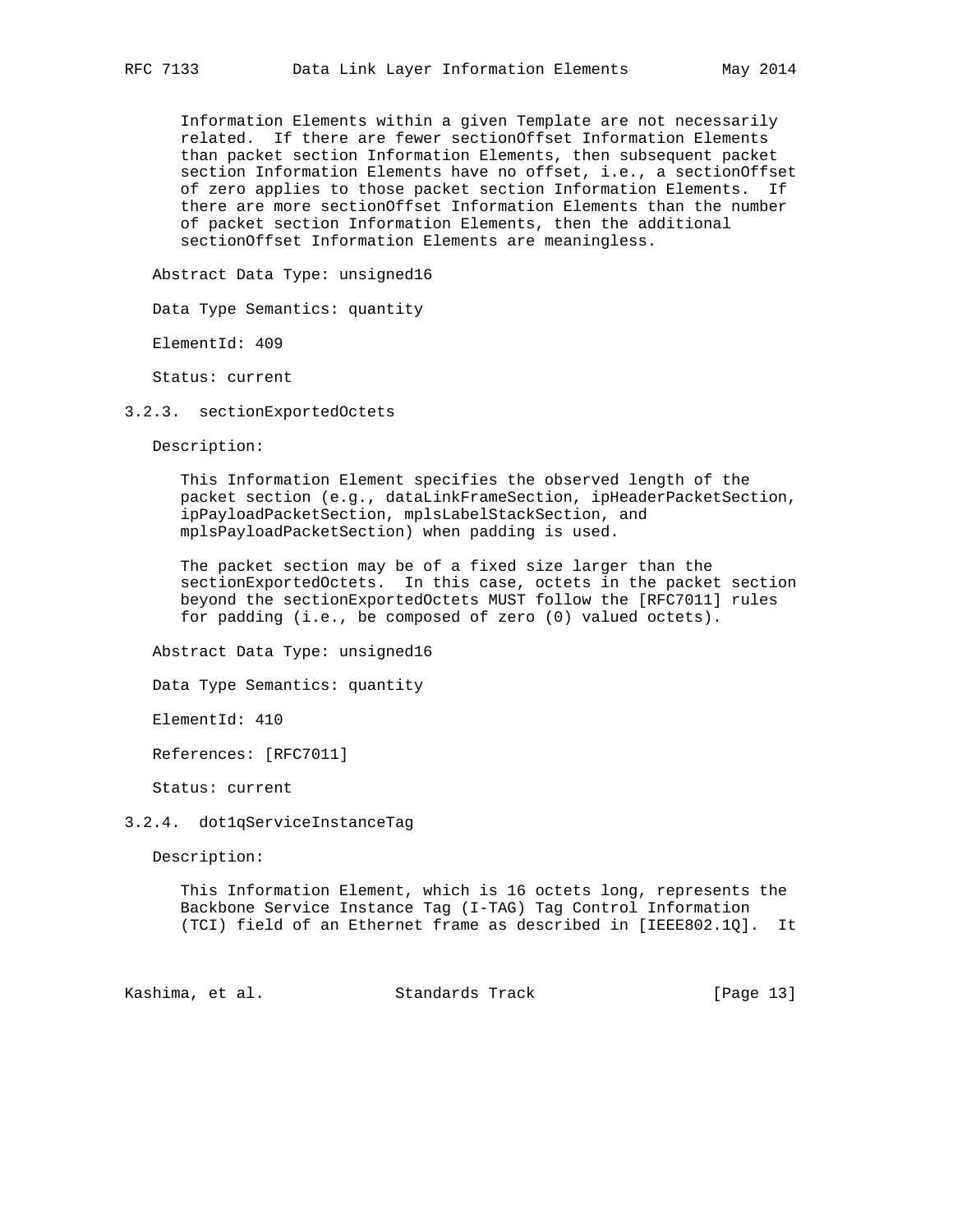encodes the Backbone Service Instance Priority Code Point (I-PCP), Backbone Service Instance Drop Eligible Indicator (I-DEI), Use Customer Addresses (UCAs), Backbone Service Instance Identifier (I-SID), Encapsulated Customer Destination Address (C-DA), Encapsulated Customer Source Address (C-SA), and reserved fields. The structure and semantics within the Tag Control Information field are defined in [IEEE802.1Q].

Abstract Data Type: octetArray

Data Type Semantics: default

ElementId: 411

References: [IEEE802.1Q]

Status: current

3.2.5. dot1qServiceInstanceId

Description:

 The value of the 24-bit Backbone Service Instance Identifier (I-SID) portion of the Backbone Service Instance Tag (I-TAG) Tag Control Information (TCI) field of an Ethernet frame as described in [IEEE802.1Q].

Abstract Data Type: unsigned32

Data Type Semantics: identifier

ElementId: 412

References: [IEEE802.1Q]

Status: current

Range: The valid range is 0 - 16777215 (i.e., 24 bits).

#### 3.2.6. dot1qServiceInstancePriority

Description:

 The value of the 3-bit Backbone Service Instance Priority Code Point (I-PCP) portion of the Backbone Service Instance Tag (I-TAG) Tag Control Information (TCI) field of an Ethernet frame as described in [IEEE802.1Q].

Kashima, et al. Standards Track [Page 14]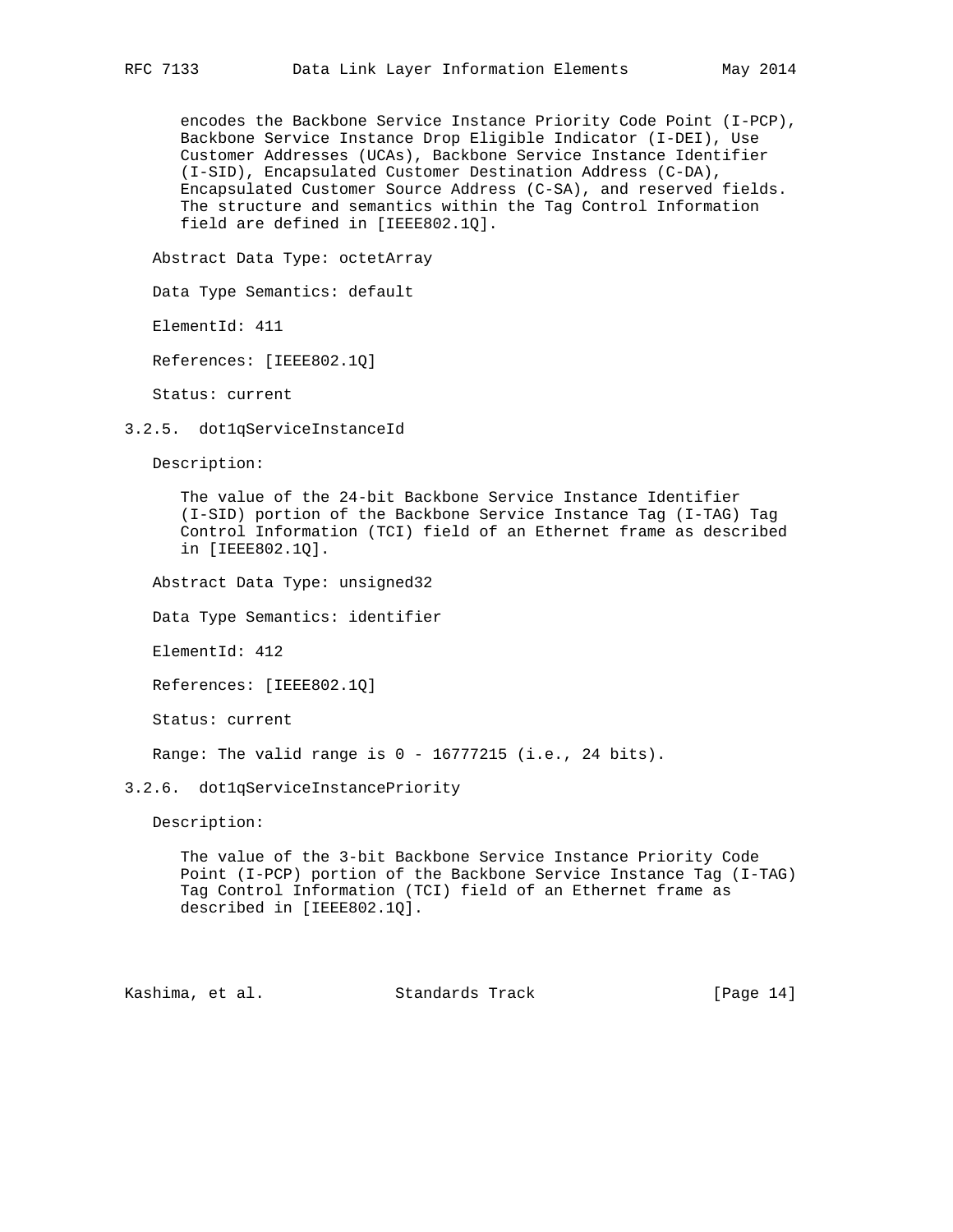Abstract Data Type: unsigned8

Data Type Semantics: identifier

ElementId: 413

References: [IEEE802.1Q]

Status: current

Range: The valid range is 0-7.

3.2.7. dot1qCustomerSourceMacAddress

Description:

 The value of the Encapsulated Customer Source Address (C-SA) portion of the Backbone Service Instance Tag (I-TAG) Tag Control Information (TCI) field of an Ethernet frame as described in [IEEE802.1Q].

Abstract Data Type: macAddress

Data Type Semantics: default

ElementId: 414

References: [IEEE802.1Q]

Status: current

3.2.8. dot1qCustomerDestinationMacAddress

Description:

 The value of the Encapsulated Customer Destination Address (C-DA) portion of the Backbone Service Instance Tag (I-TAG) Tag Control Information (TCI) field of an Ethernet frame as described in [IEEE802.1Q].

Abstract Data Type: macAddress

Data Type Semantics: default

ElementId: 415

Kashima, et al. Standards Track [Page 15]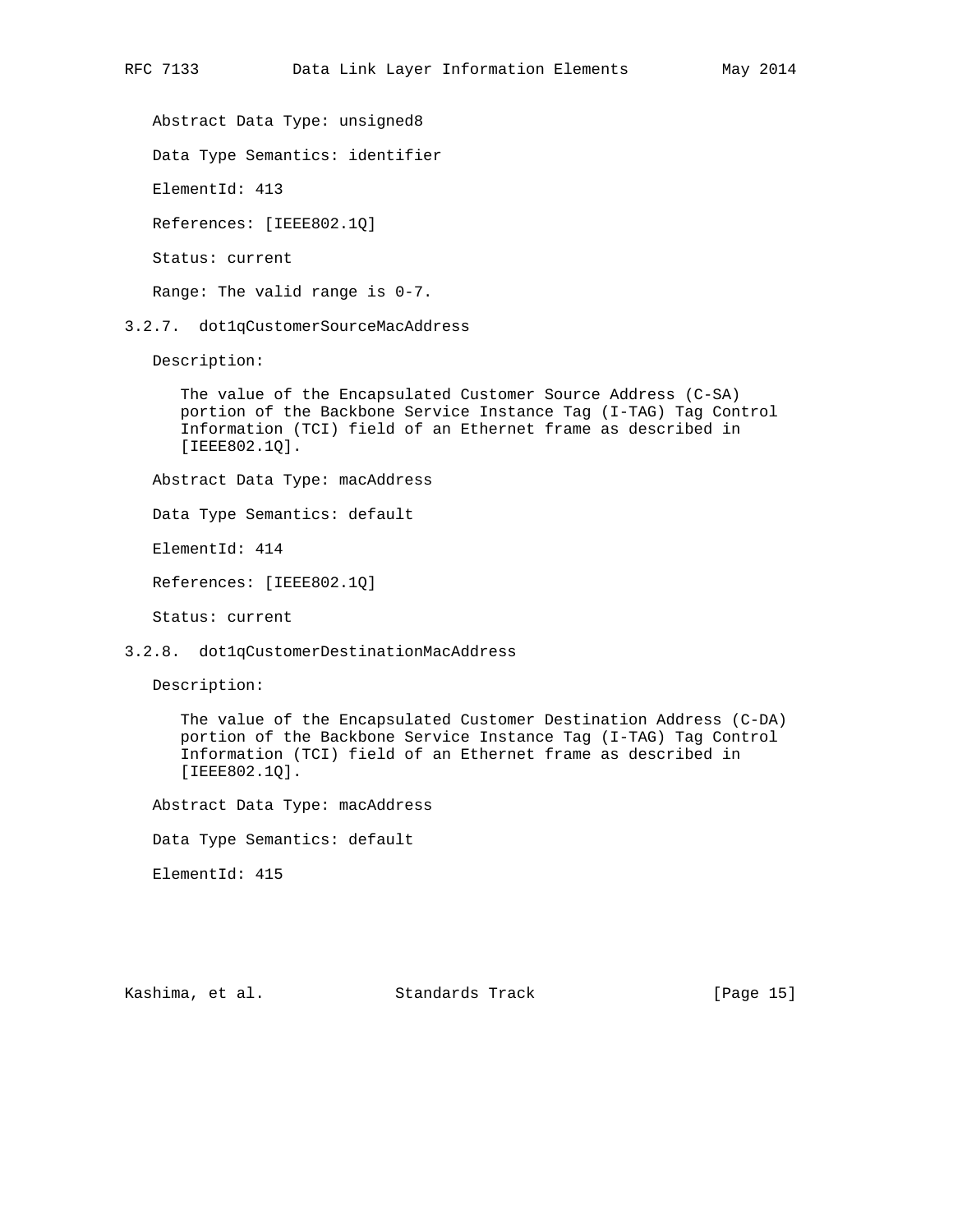References: [IEEE802.1Q]

Status: current

3.2.9. postL2OctetDeltaCount

Description:

 The definition of this Information Element is identical to the definition of the layer2OctetDeltaCount Information Element, except that it reports a potentially modified value caused by a middlebox function after the packet passed the Observation Point.

 This Information Element is the layer 2 version of postOctetDeltaCount (ElementId #23).

Abstract Data Type: unsigned64

Data Type Semantics: deltaCounter

ElementId: 417

References: [RFC5477]

Status: current

Units: octets

3.2.10. postMCastL2OctetDeltaCount

Description:

 The number of layer 2 octets since the previous report (if any) in outgoing multicast packets sent for packets of this Flow by a multicast daemon within the Observation Domain. This property cannot necessarily be observed at the Observation Point but may be retrieved by other means. The number of octets includes layer 2 header(s) and layer 2 payload.

 This Information Element is the layer 2 version of postMCastOctetDeltaCount (ElementId #20).

Abstract Data Type: unsigned64

Data Type Semantics: deltaCounter

ElementId: 418

Kashima, et al. Standards Track [Page 16]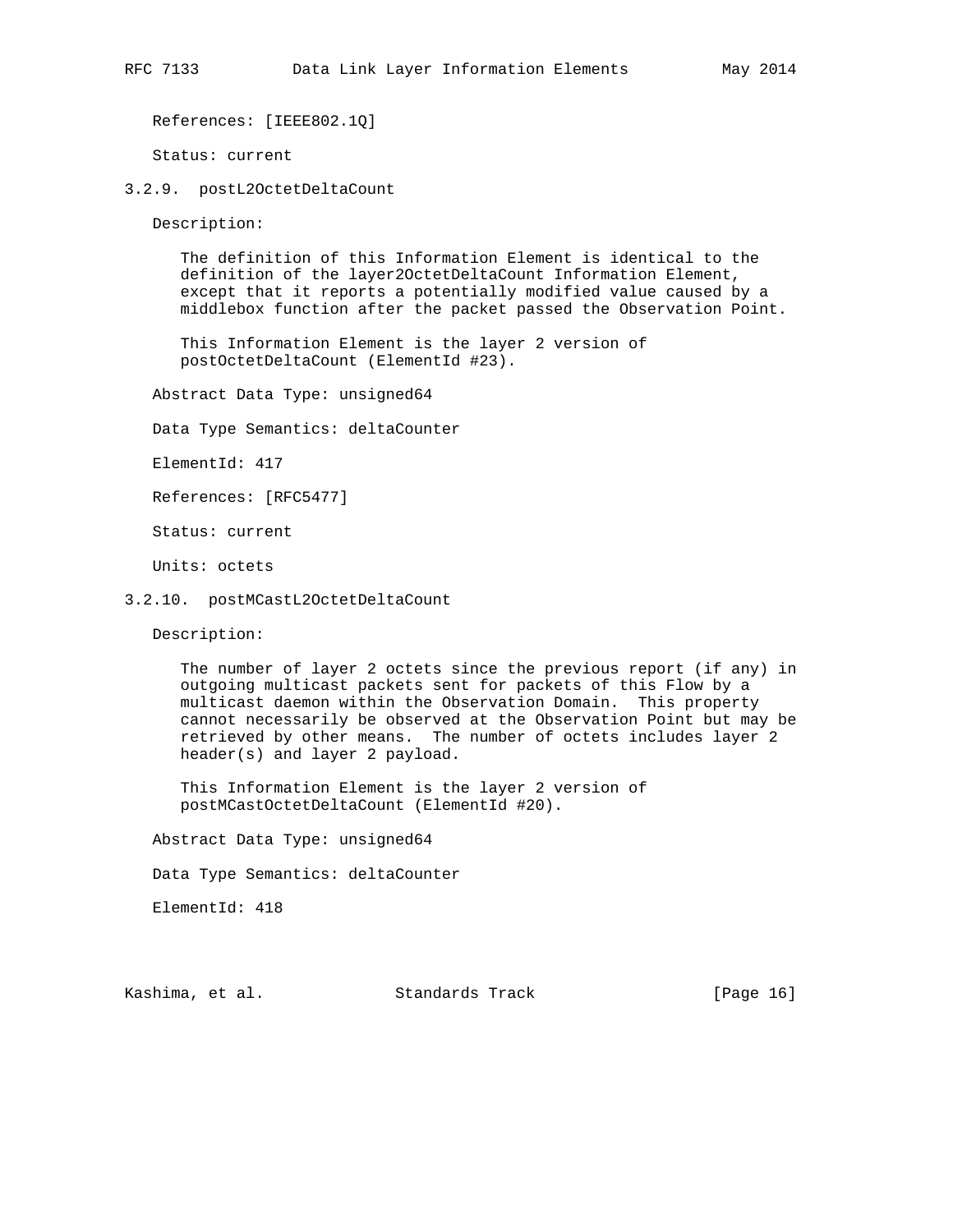References: [RFC5477]

Status: current

Units: octets

3.2.11. postL2OctetTotalCount

Description:

 The definition of this Information Element is identical to the definition of the layer2OctetTotalCount Information Element, except that it reports a potentially modified value caused by a middlebox function after the packet passed the Observation Point.

 This Information Element is the layer 2 version of postOctetTotalCount (ElementId #171).

Abstract Data Type: unsigned64

Data Type Semantics: totalCounter

ElementId: 420

References: [RFC5477]

Status: current

Units: octets

#### 3.2.12. postMCastL2OctetTotalCount

Description:

 The total number of layer 2 octets in outgoing multicast packets sent for packets of this Flow by a multicast daemon in the Observation Domain since the Metering Process (re-)initialization. This property cannot necessarily be observed at the Observation Point but may be retrieved by other means. The number of octets includes layer 2 header(s) and layer 2 payload.

 This Information Element is the layer 2 version of postMCastOctetTotalCount (ElementId #175).

Abstract Data Type: unsigned64

Data Type Semantics: totalCounter

Kashima, et al. Standards Track [Page 17]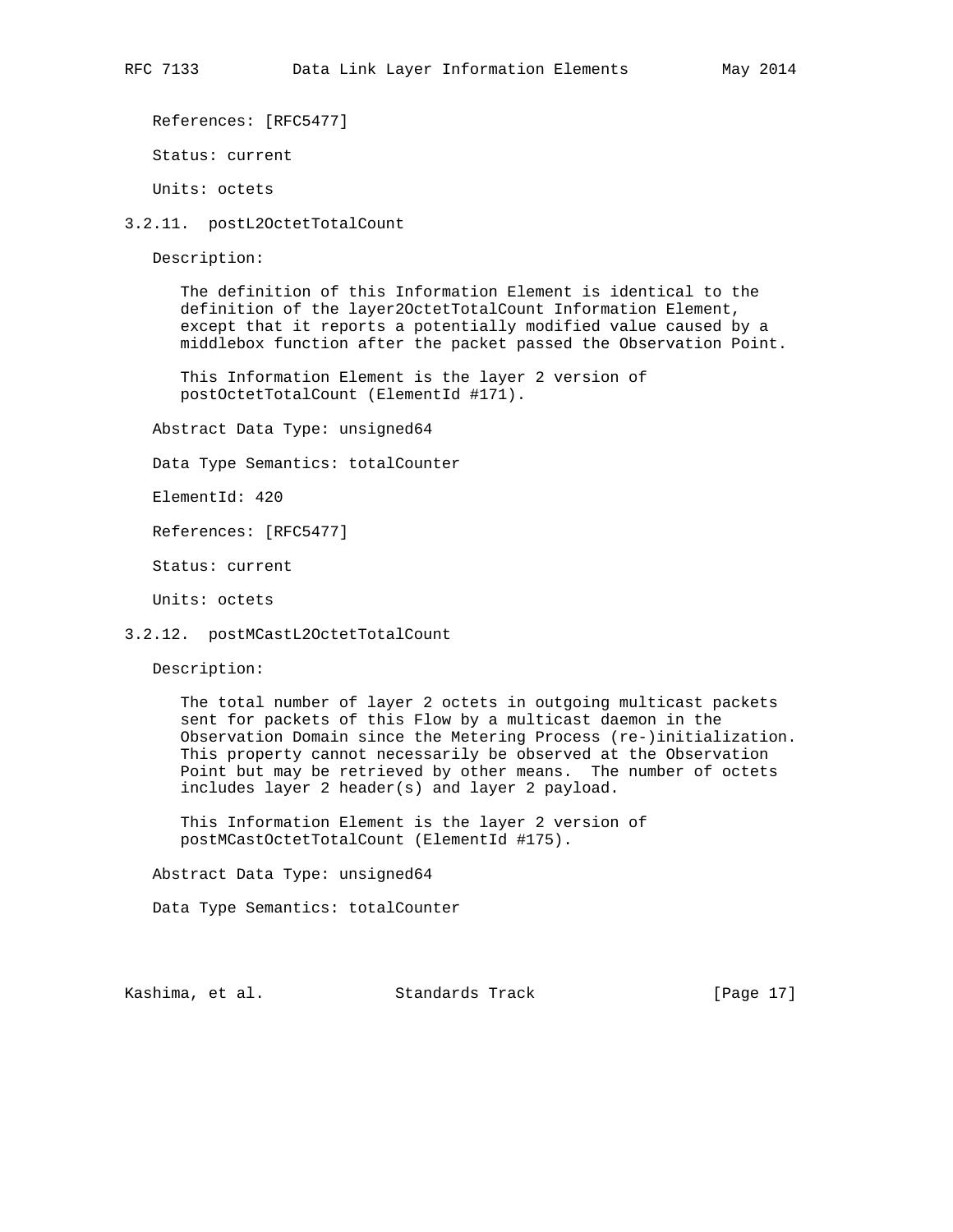ElementId: 421

References: [RFC5477]

Status: current

Units: octets

3.2.13. minimumL2TotalLength

Description:

 Layer 2 length of the smallest packet observed for this Flow. The packet length includes the length of the layer 2 header(s) and the length of the layer 2 payload.

 This Information Element is the layer 2 version of minimumIpTotalLength (ElementId #25).

Abstract Data Type: unsigned64

ElementId: 422

References: [RFC5477]

Status: current

Units: octets

3.2.14. maximumL2TotalLength

Description:

 Layer 2 length of the largest packet observed for this Flow. The packet length includes the length of the layer 2 header(s) and the length of the layer 2 payload.

 This Information Element is the layer 2 version of maximumIpTotalLength (ElementId #26).

Abstract Data Type: unsigned64

ElementId: 423

References: [RFC5477]

Kashima, et al. Standards Track [Page 18]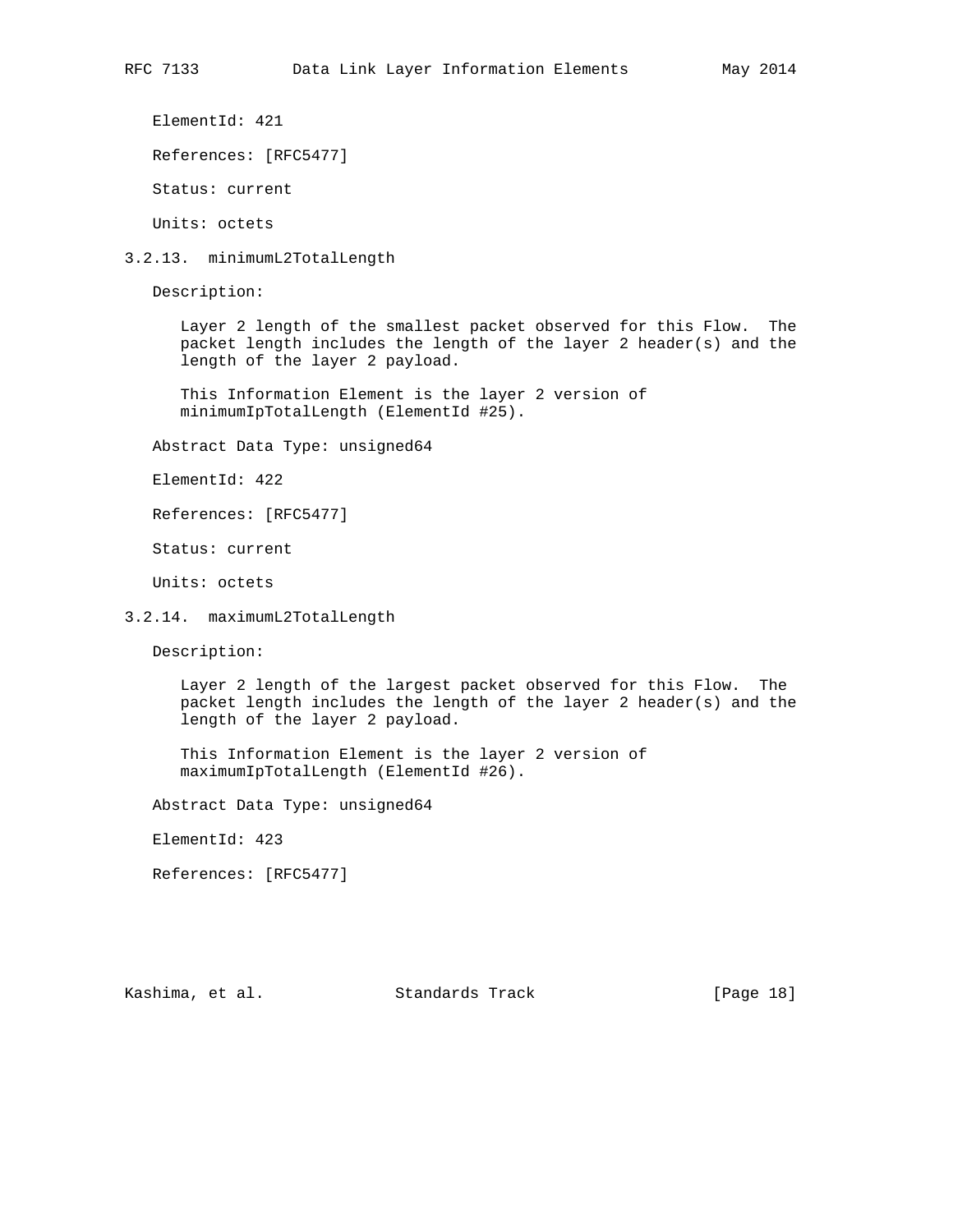Units: octets

3.2.15. droppedL2OctetDeltaCount

Description:

 The number of layer 2 octets since the previous report (if any) in packets of this Flow dropped by packet treatment. The number of octets includes layer 2 header(s) and layer 2 payload.

 This Information Element is the layer 2 version of droppedOctetDeltaCount (ElementId #132).

Abstract Data Type: unsigned64

Data Type Semantics: deltaCounter

ElementId: 424

References: [RFC5477]

Status: current

Units: octets

3.2.16. droppedL2OctetTotalCount

Description:

 The total number of octets in observed layer 2 packets (including the layer 2 header) that were dropped by packet treatment since the (re-)initialization of the Metering Process.

 This Information Element is the layer 2 version of droppedOctetTotalCount (ElementId #134).

Abstract Data Type: unsigned64

Data Type Semantics: totalCounter

ElementId: 425

References: [RFC5477]

Kashima, et al. Standards Track [Page 19]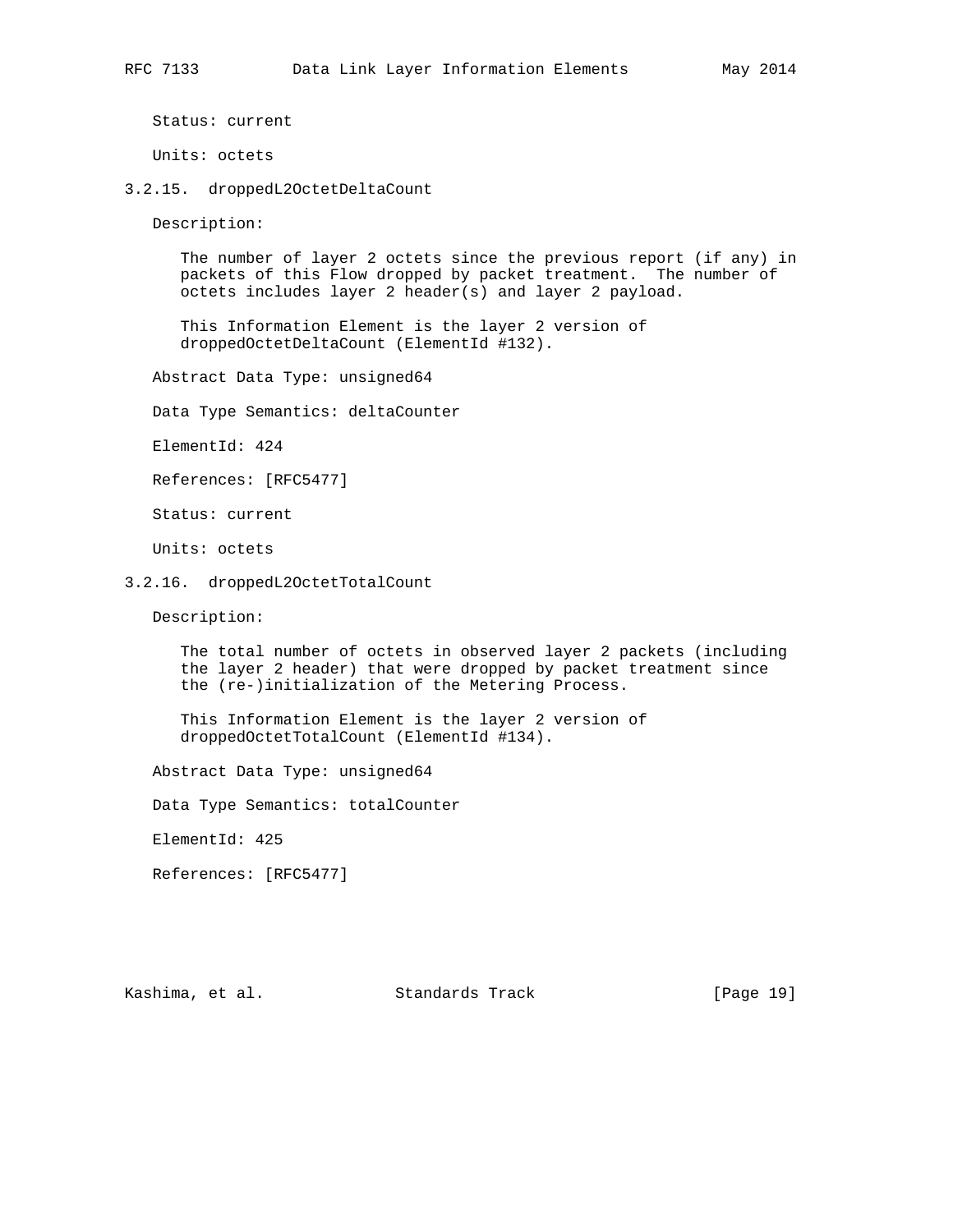Units: octets

3.2.17. ignoredL2OctetTotalCount

Description:

 The total number of octets in observed layer 2 packets (including the layer 2 header) that the Metering Process did not process since the (re-)initialization of the Metering Process.

 This Information Element is the layer 2 version of ignoredOctetTotalCount (ElementId #165).

Abstract Data Type: unsigned64

Data Type Semantics: totalCounter

ElementId: 426

References: [RFC5477]

Status: current

Units: octets

#### 3.2.18. notSentL2OctetTotalCount

Description:

 The total number of octets in observed layer 2 packets (including the layer 2 header) that the Metering Process did not process since the (re-)initialization of the Metering Process.

 This Information Element is the layer 2 version of notSentOctetTotalCount (ElementId #168).

Abstract Data Type: unsigned64

Data Type Semantics: totalCounter

ElementId: 427

References: [RFC5477]

Kashima, et al. Standards Track [Page 20]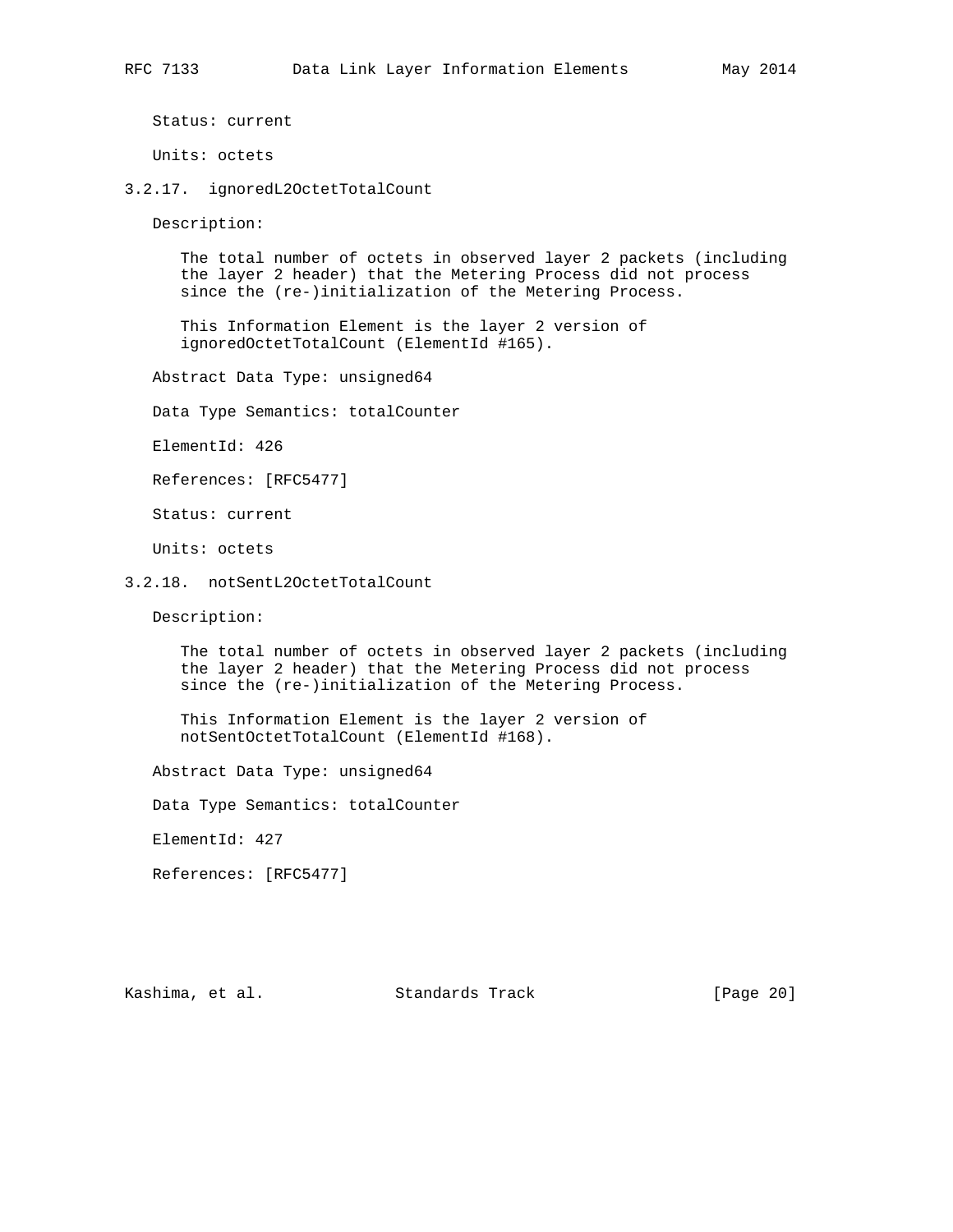Units: octets

3.2.19. layer2OctetDeltaSumOfSquares

Description:

 The sum of the squared numbers of layer 2 octets per incoming packet since the previous report (if any) for this Flow at the Observation Point. The number of octets includes layer 2 header(s) and layer 2 payload.

 This Information Element is the layer 2 version of octetDeltaSumOfSquares (ElementId #198).

Abstract Data Type: unsigned64

Data Type Semantics: deltaCounter

ElementId: 428

References: [RFC5477]

Status: current

Units: octets

3.2.20. layer2OctetTotalSumOfSquares

Description:

 The total sum of the squared numbers of layer 2 octets in incoming packets for this Flow at the Observation Point since the Metering Process (re-)initialization for this Observation Point. The number of octets includes layer 2 header(s) and layer 2 payload.

 This Information Element is the layer 2 version of octetTotalSumOfSquares (ElementId #199).

Abstract Data Type: unsigned64

Data Type Semantics: totalCounter

ElementId: 429

References: [RFC5477]

Kashima, et al. Standards Track [Page 21]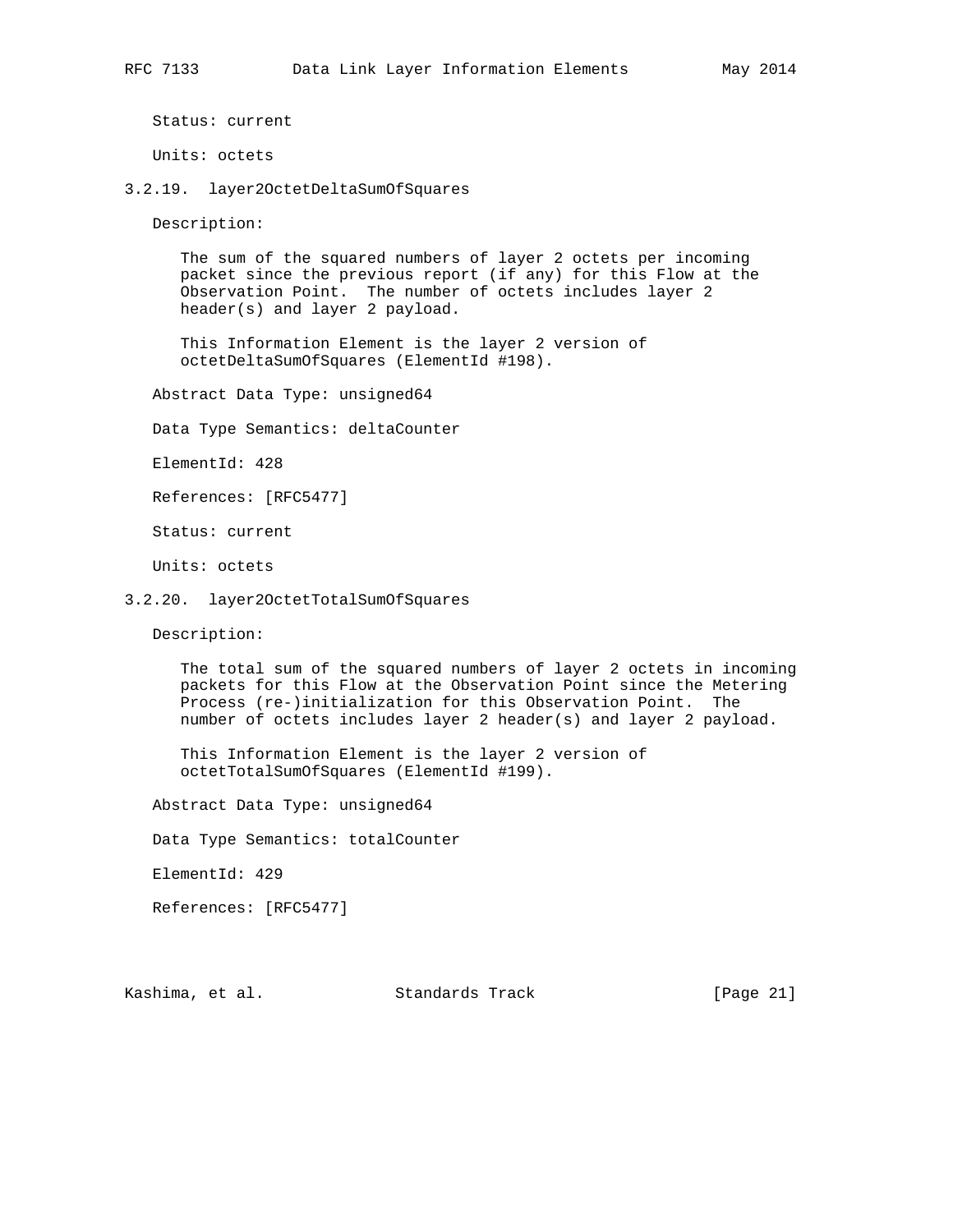Units: octets

4. Modification of Existing Information Elements Related to Packet Section

 The new Information Elements related to packet section (i.e., sectionOffset and sectionExportedOctets) can be applied to not only dataLinkFrameSection but also to all kinds of packet section (i.e., ipHeaderPacketSection, ipPayloadPacketSection, mplsLabelStackSection, and mplsPayloadPacketSection defined in [RFC5477]). Therefore, existing Information Elements Descriptions should be modified as follows.

4.1. ipHeaderPacketSection

 This Information Element is defined in [RFC5477]. The description has been updated from [RFC5477].

Description:

 This Information Element carries a series of n octets from the IP header of a sampled packet, starting sectionOffset octets into the IP header.

 However, if no sectionOffset field corresponding to this Information Element is present, then a sectionOffset of zero applies, and the octets MUST be from the start of the IP header.

 With sufficient length, this element also reports octets from the IP payload. However, full packet capture of arbitrary packet streams is explicitly out of scope per the Security Considerations sections of [RFC5477] and [RFC2804].

 The sectionExportedOctets expresses how much data was exported, while the remainder is padding.

 When the sectionExportedOctets field corresponding to this Information Element exists, this Information Element MAY have a fixed length and MAY be padded, or it MAY have a variable length.

 When the sectionExportedOctets field corresponding to this Information Element does not exist, this Information Element SHOULD have a variable length and MUST NOT be padded. In this case, the size of the exported section may be constrained due to limitations in the IPFIX protocol.

Kashima, et al. Standards Track [Page 22]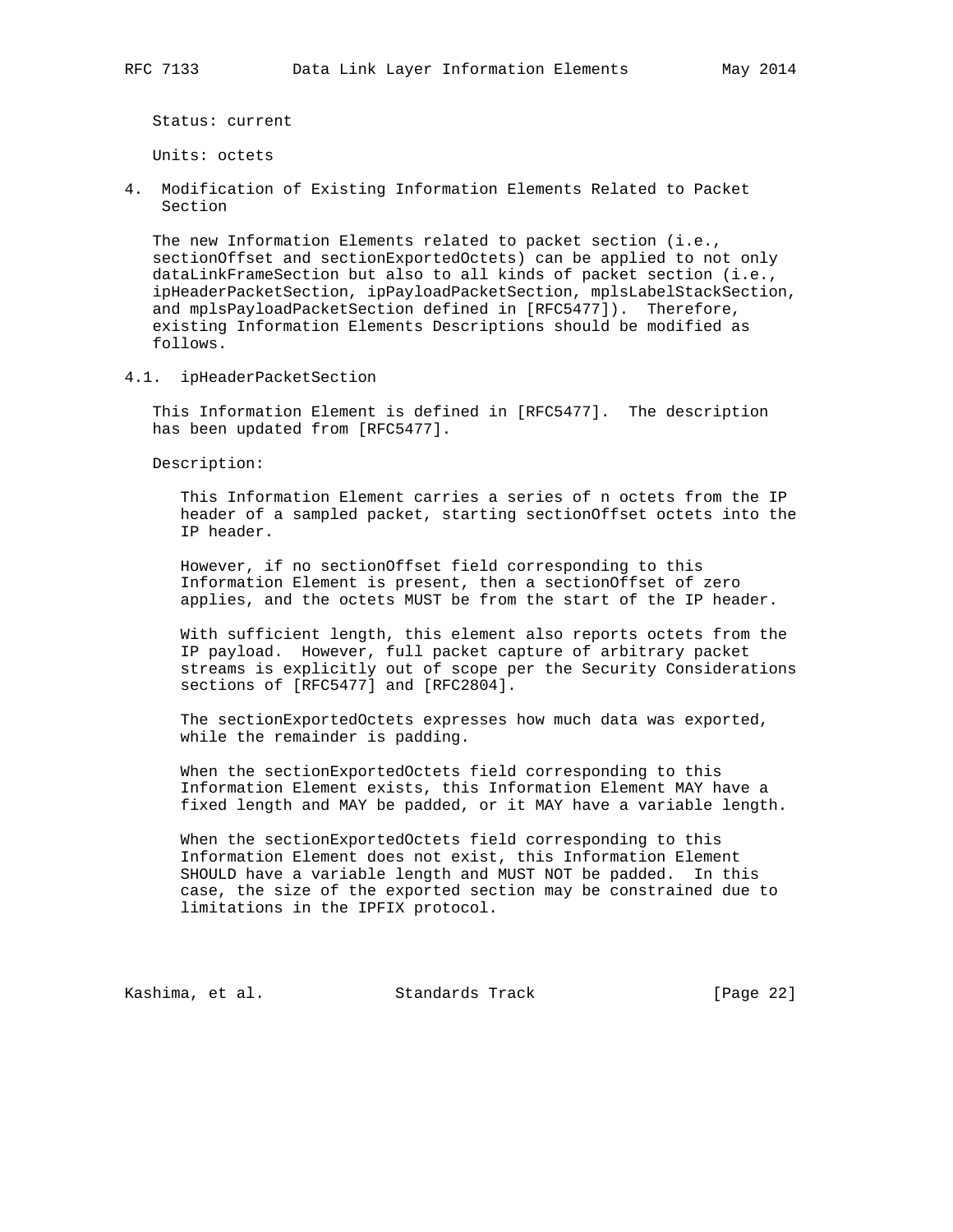Abstract Data Type: octetArray

ElementId: 313

References: [RFC2804] [RFC5477]

Status: current

4.2. ipPayloadPacketSection

 This Information Element is defined in [RFC5477]. The description is updated from [RFC5477].

Description:

 This Information Element carries a series of n octets from the IP payload of a sampled packet, starting sectionOffset octets into the IP payload.

 However, if no sectionOffset field corresponding to this Information Element is present, then a sectionOffset of zero applies, and the octets MUST be from the start of the IP payload.

 The IPv4 payload is that part of the packet that follows the IPv4 header and any options, which [RFC0791] refers to as "data" or "data octets". For example, see the examples in [RFC0791], Appendix A.

 The IPv6 payload is the rest of the packet following the 40-octet IPv6 header. Note that any extension headers present are considered part of the payload. See [RFC2460] for the IPv6 specification.

 The sectionExportedOctets expresses how much data was observed, while the remainder is padding.

 When the sectionExportedOctets field corresponding to this Information Element exists, this Information Element MAY have a fixed length and MAY be padded, or it MAY have a variable length.

 When the sectionExportedOctets field corresponding to this Information Element does not exist, this Information Element SHOULD have a variable length and MUST NOT be padded. In this case, the size of the exported section may be constrained due to limitations in the IPFIX protocol.

Kashima, et al. Standards Track [Page 23]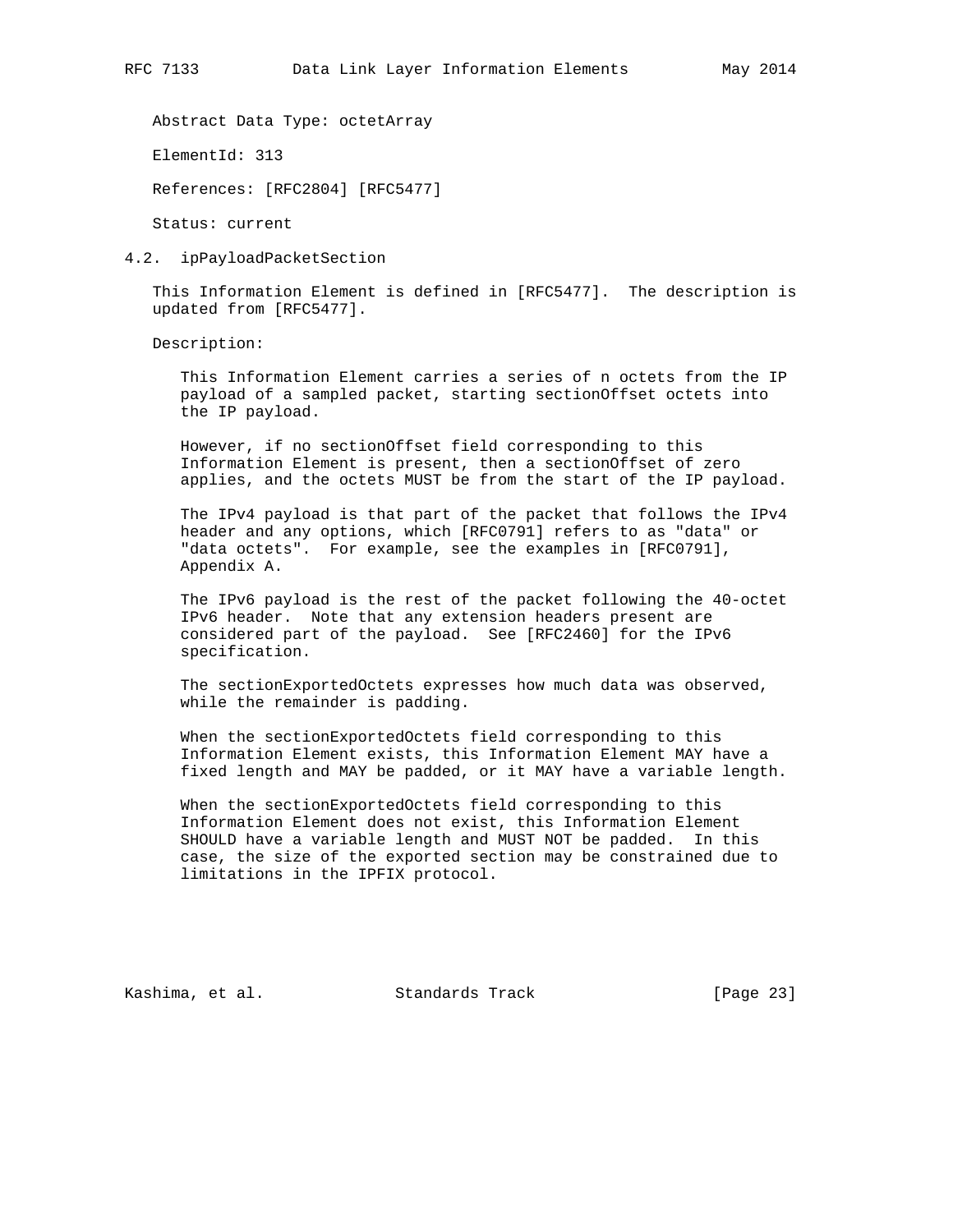Abstract Data Type: octetArray

ElementId: 314

References: [RFC0791] [RFC2460]

Status: current

4.3. mplsLabelStackSection

 This Information Element is defined in [RFC5477]. The description is updated from [RFC5477].

Description:

 This Information Element carries a series of n octets from the MPLS label stack of a sampled packet, starting sectionOffset octets into the MPLS label stack.

 However, if no sectionOffset field corresponding to this Information Element is present, then a sectionOffset of zero applies, and the octets MUST be from the head of the MPLS label stack.

 With sufficient length, this element also reports octets from the MPLS payload. However, full packet capture of arbitrary packet streams is explicitly out of scope per the Security Considerations sections of [RFC5477] and [RFC2804].

See [RFC3031] for the specification of MPLS packets.

See [RFC3032] for the specification of the MPLS label stack.

 The sectionExportedOctets expresses how much data was observed, while the remainder is padding.

 When the sectionExportedOctets field corresponding to this Information Element exists, this Information Element MAY have a fixed length and MAY be padded, or it MAY have a variable length.

 When the sectionExportedOctets field corresponding to this Information Element does not exist, this Information Element SHOULD have a variable length and MUST NOT be padded. In this case, the size of the exported section may be constrained due to limitations in the IPFIX protocol.

Kashima, et al. Standards Track [Page 24]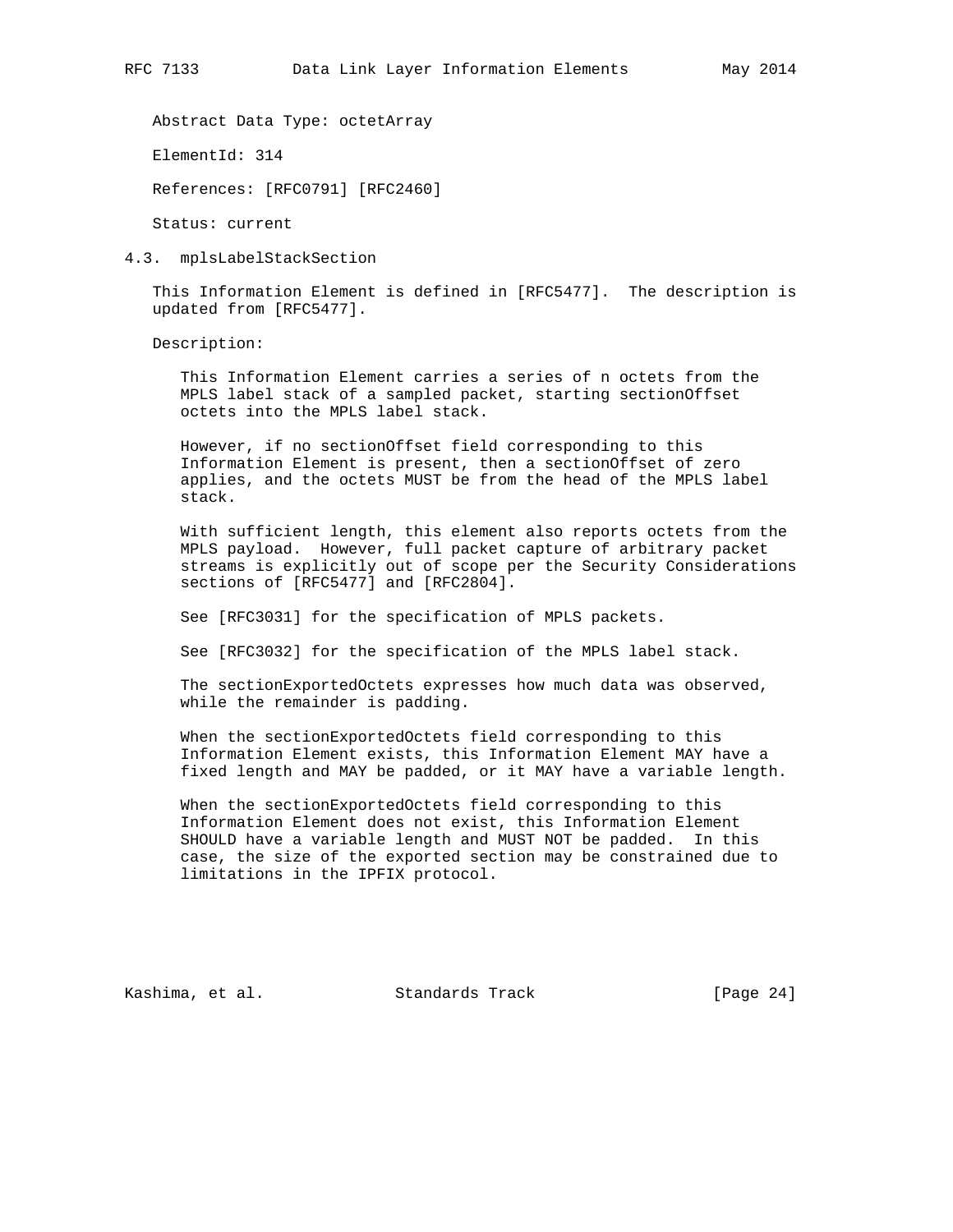Abstract Data Type: octetArray

ElementId: 316

References: [RFC2804] [RFC3031] [RFC3032] [RFC5477]

Status: current

4.4. mplsPayloadPacketSection

 This Information Element is defined in [RFC5477]. The description is updated from [RFC5477].

Description:

 The mplsPayloadPacketSection carries a series of n octets from the MPLS payload of a sampled packet, starting sectionOffset octets into the MPLS payload, as it is data that follows immediately after the MPLS label stack.

 However, if no sectionOffset field corresponding to this Information Element is present, then a sectionOffset of zero applies, and the octets MUST be from the start of the MPLS payload.

See [RFC3031] for the specification of MPLS packets.

See [RFC3032] for the specification of the MPLS label stack.

 The sectionExportedOctets expresses how much data was observed, while the remainder is padding.

 When the sectionExportedOctets field corresponding to this Information Element exists, this Information Element MAY have a fixed length and MAY be padded, or it MAY have a variable length.

 When the sectionExportedOctets field corresponding to this Information Element does not exist, this Information Element SHOULD have a variable length and MUST NOT be padded. In this case, the size of the exported section may be constrained due to limitations in the IPFIX protocol.

Abstract Data Type: octetArray

ElementId: 317

Kashima, et al. Standards Track [Page 25]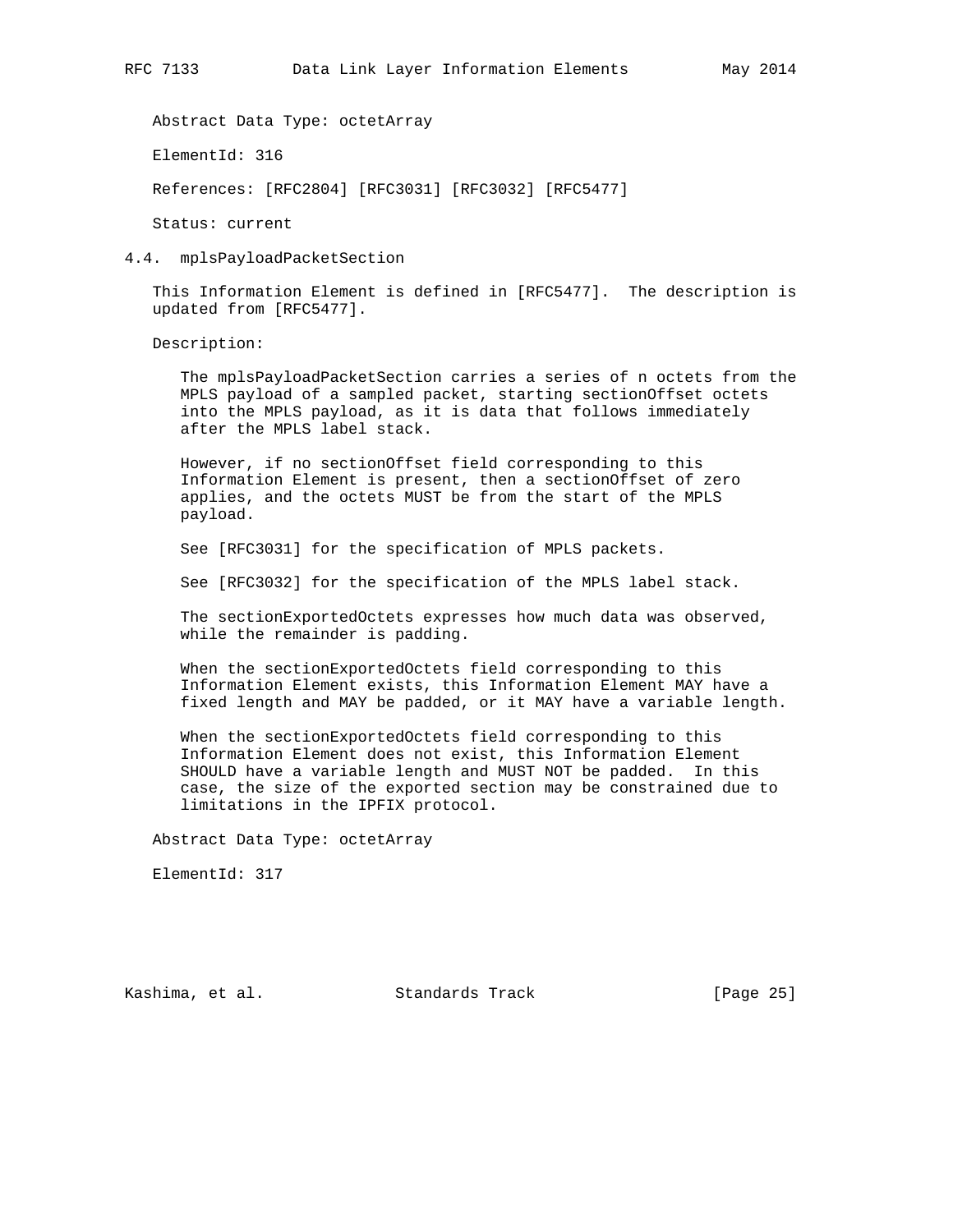References: [RFC3031] [RFC3032]

Status: current

5. Modification of Existing Information Elements Related to VLAN Tag

 The traffic measurement using IPFIX and PSAMP for a Provider Backbone Bridged Network requires the Information Elements related to Backbone Service Instance Tag (I-TAG) and Backbone VLAN Tag (B-TAG). The set of Information Elements related to I-TAG is added in Section 3, because I-TAG structure and semantics are different from that of Service VLAN Tag (S-TAG) and Customer VLAN Tag (C-TAG). The set of Information Elements related to B-TAG reuses the existing Information Elements, because B-TAG structure and semantics are identical to that of C-TAG and S-TAG. This section modifies existing descriptions and references related to C-TAG and S-TAG as follows.

#### 5.1. dot1qVlanId

Description:

 The value of the 12-bit VLAN Identifier portion of the Tag Control Information field of an Ethernet frame. The structure and semantics within the Tag Control Information field are defined in [IEEE802.1Q]. In Provider Bridged Networks, it represents the Service VLAN identifier in the Service VLAN Tag (S-TAG) Tag Control Information (TCI) field or the Customer VLAN identifier in the Customer VLAN Tag (C-TAG) Tag Control Information (TCI) field as described in [IEEE802.1Q]. In Provider Backbone Bridged Networks, it represents the Backbone VLAN identifier in the Backbone VLAN Tag (B-TAG) Tag Control Information (TCI) field as described in [IEEE802.1Q]. In a virtual link between a host system and EVB bridge, it represents the Service VLAN identifier indicating S-channel as described in [IEEE802.1Qbg].

 In the case of a multi-tagged frame, it represents the outer tag's VLAN identifier, except for I-TAG.

Abstract Data Type: unsigned16

Data Type Semantics: identifier

ElementId: 243

Status: current

References: [IEEE802.1Q] [IEEE802.1Qbg]

Kashima, et al. Standards Track [Page 26]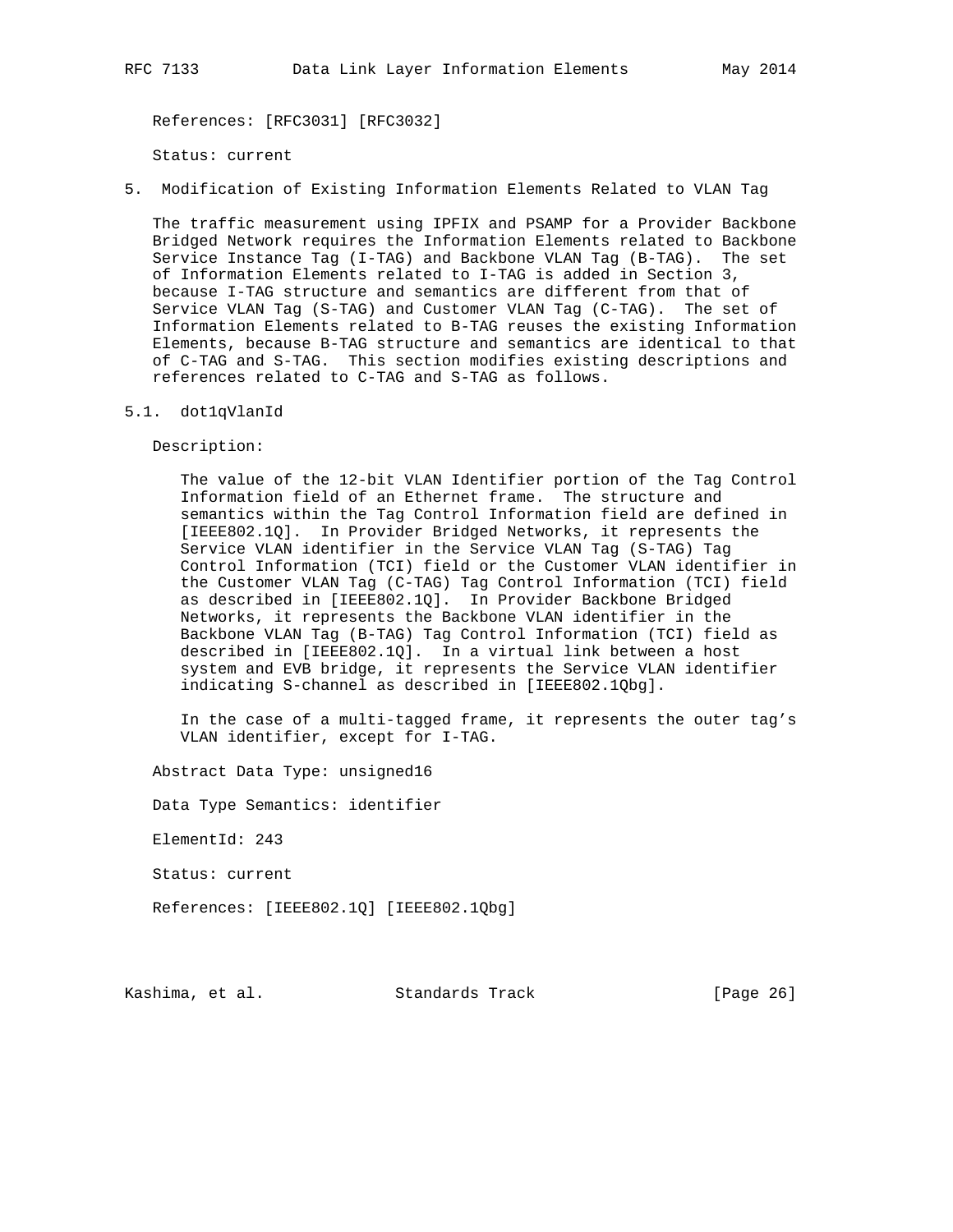## 5.2. dot1qPriority

Description:

 The value of the 3-bit User Priority portion of the Tag Control Information field of an Ethernet frame. The structure and semantics within the Tag Control Information field are defined in [IEEE802.1Q]. In the case of a multi-tagged frame, it represents the 3-bit Priority Code Point (PCP) portion of the outer tag's Tag Control Information (TCI) field as described in [IEEE802.1Q], except for I-TAG.

Abstract Data Type: unsigned8

Data Type Semantics: identifier

ElementId: 244

Status: current

References: [IEEE802.1Q]

5.3. dot1qCustomerVlanId

Description:

 The value represents the Customer VLAN identifier in the Customer VLAN Tag (C-TAG) Tag Control Information (TCI) field as described in [IEEE802.1Q].

Abstract Data Type: unsigned16

Data Type Semantics: identifier

ElementId: 245

Status: current

References: [IEEE802.1Q]

#### 5.4. dot1qCustomerPriority

Description:

 The value represents the 3-bit Priority Code Point (PCP) portion of the Customer VLAN Tag (C-TAG) Tag Control Information (TCI) field as described in [IEEE802.1Q].

Kashima, et al. Standards Track [Page 27]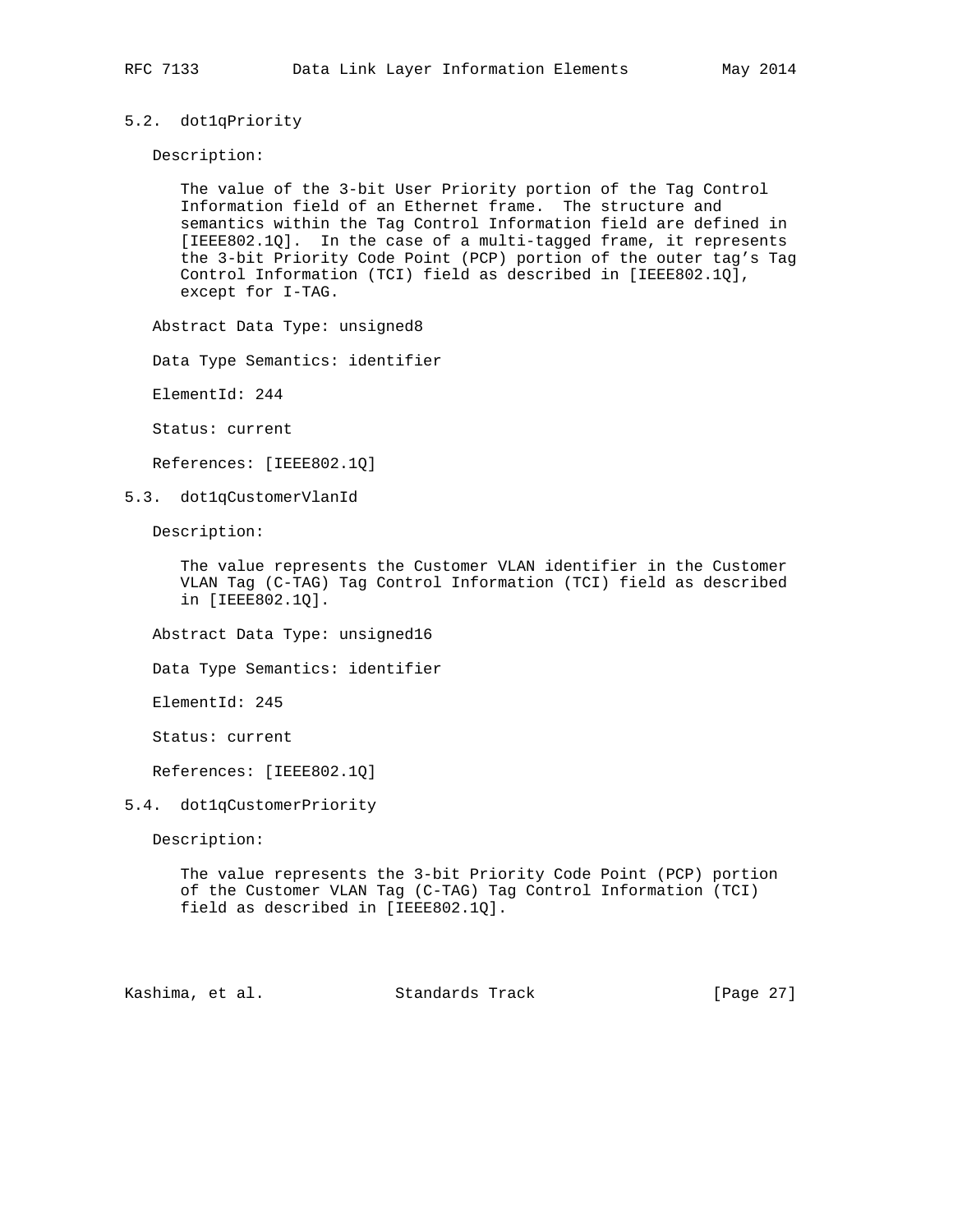Abstract Data Type: unsigned8

Data Type Semantics: identifier

ElementId: 246

Status: current

References: [IEEE802.1Q]

6. The Relationship between Ethernet Header Fields and Information Elements

 The following figures show a summary of various Ethernet header fields and the Informational Elements that would be used to represent each of the fields.

|        |        |       | $\leftarrow -6$ --> $\leftarrow -6$ --> $\leftarrow -4$ --> $\leftarrow$ --- 2 ----> |
|--------|--------|-------|--------------------------------------------------------------------------------------|
|        |        |       |                                                                                      |
| $C-DA$ | $C-SA$ | C-TAG | Length/Type                                                                          |
|        |        |       |                                                                                      |

 a.(Information Element) destinationMacAddress (80) b.(Information Element) sourceMacAddress (56) c.(Information Elements) dot1qVlanId (243), dot1qPriority (244) d.(Information Element) ethernetType (256)

Figure 1: Customer-Tagged Frame Header Fields

 $\leftarrow -6$  -->  $\leftarrow -6$  -->  $\leftarrow -4$  -->  $\leftarrow -4$  -->  $\leftarrow -12$  ----> +---------+---------+---------+---------+-------------+ | | | | | | | C-DA | C-SA | S-TAG | C-TAG | Length/Type | | a | b | c | d | e | +---------+---------+---------+---------+-------------+

 a.(Information Element) destinationMacAddress (80) b.(Information Element) sourceMacAddress (56) c.(Information Elements) dot1qVlanId (243), dot1qPriority (244) d.(Information Elements) dot1qCustomerVlanId (245), dot1qCustomerPriority (246) e.(Information Element) ethernetType (256)

Figure 2: Service-Tagged Frame Header Fields

Kashima, et al. Standards Track [Page 28]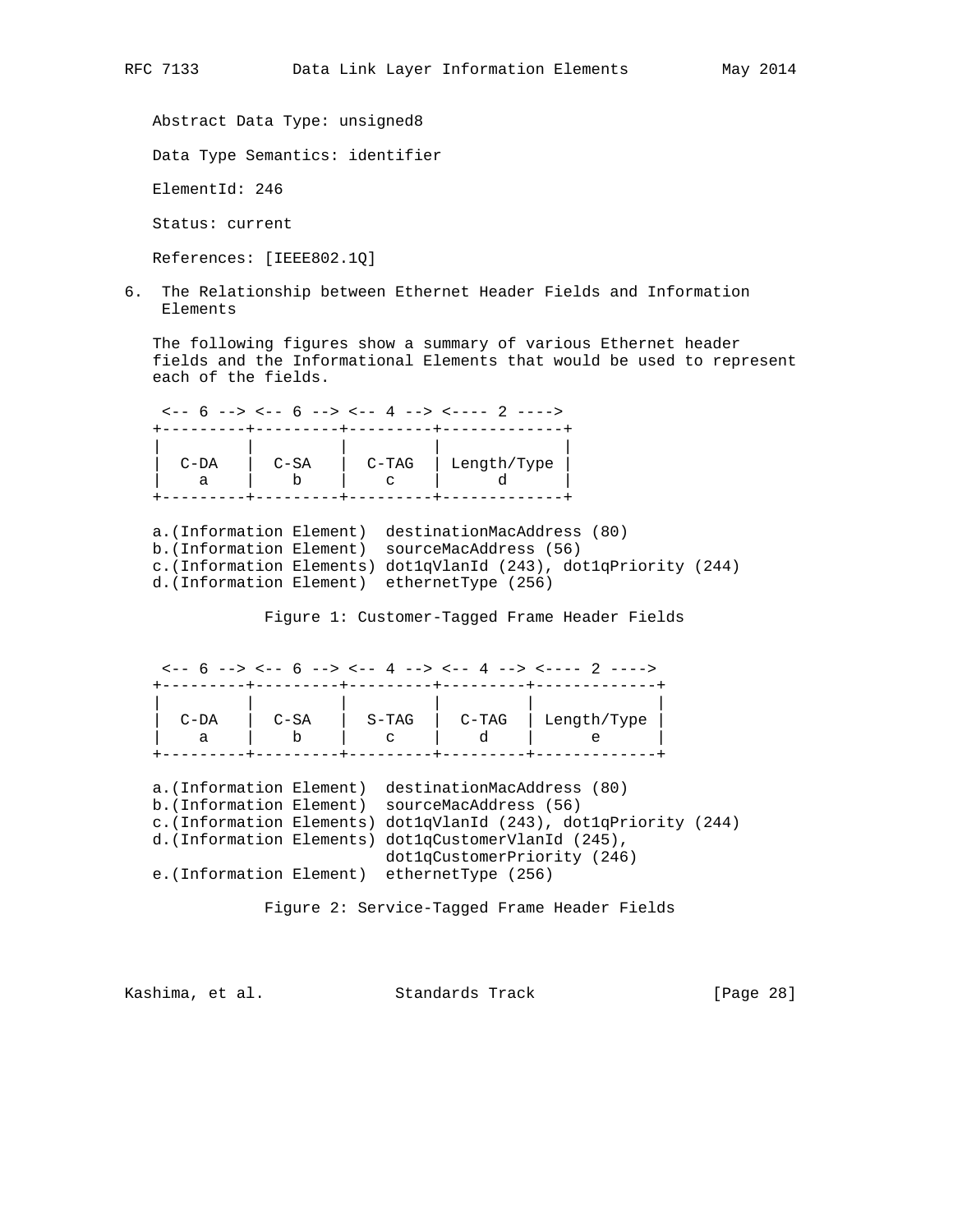|                                                                                                               |             |              |                                                                                                                                                                                                                                                                                                         |              | $\leftarrow -6$ --> $\leftarrow -6$ --> $\leftarrow -4$ --> $\leftarrow -16$ ---> $\leftarrow -4$ --> $\leftarrow -2$ ----> |  |
|---------------------------------------------------------------------------------------------------------------|-------------|--------------|---------------------------------------------------------------------------------------------------------------------------------------------------------------------------------------------------------------------------------------------------------------------------------------------------------|--------------|-----------------------------------------------------------------------------------------------------------------------------|--|
| $B-DA$<br>a                                                                                                   | $B-SA$<br>b | $B-TAG$<br>C | $I-TAG$<br>d                                                                                                                                                                                                                                                                                            | $C-TAG$<br>e | Length/Type                                                                                                                 |  |
| a.(Information Element)<br>b. (Information Element)<br>c. (Information Elements)<br>d. (Information Elements) |             |              | destinationMacAddress (80)<br>sourceMacAddress (56)<br>dotlqVlanId (243), dotlqPriority (244)<br>dotlgServiceInstanceTag (411), or<br>a set of dotlgServiceInstanceId (412),<br>dotlgServiceInstancePriority (413),<br>dotlgCustomerSourceMacAddress (414)<br>dot1qCustomerDestinationMacAddress (415), |              |                                                                                                                             |  |
|                                                                                                               |             |              | e. (Information Elements) dot1qCustomerVlanId (245),<br>dot1qCustomerPriority (246)                                                                                                                                                                                                                     |              |                                                                                                                             |  |
| f. (Information Element)                                                                                      |             |              | ethernetType (256)                                                                                                                                                                                                                                                                                      |              |                                                                                                                             |  |

Figure 3: Backbone-VLAN-Tagged Frame Header Fields

#### 7. Security Considerations

 Reporting more granular data may increase the risk of DoS attacks against a Collector. Protection against DoS attacks is discussed in Section 11.4 of [RFC7011].

 The recommendations in this document do not otherwise introduce any additional security issues beyond those already mentioned in [RFC7011] and [RFC5477].

8. IANA Considerations

 Existing IPFIX Information Elements [IANA-IPFIX] have been modified as indicated in Sections 3.1, 4, and 5.

 Per Section 5.2 of [RFC7013], for each of these changes, [RFC7133] has been appended to the Requester in IANA's IPFIX registry [IANA-IPFIX], the Information Element's Revision number has been incremented by one, and the Information Element's revision Date column has been updated.

 New IPFIX Information Elements [IANA-IPFIX] have been allocated as shown in Section 3.2.

Kashima, et al. Standards Track [Page 29]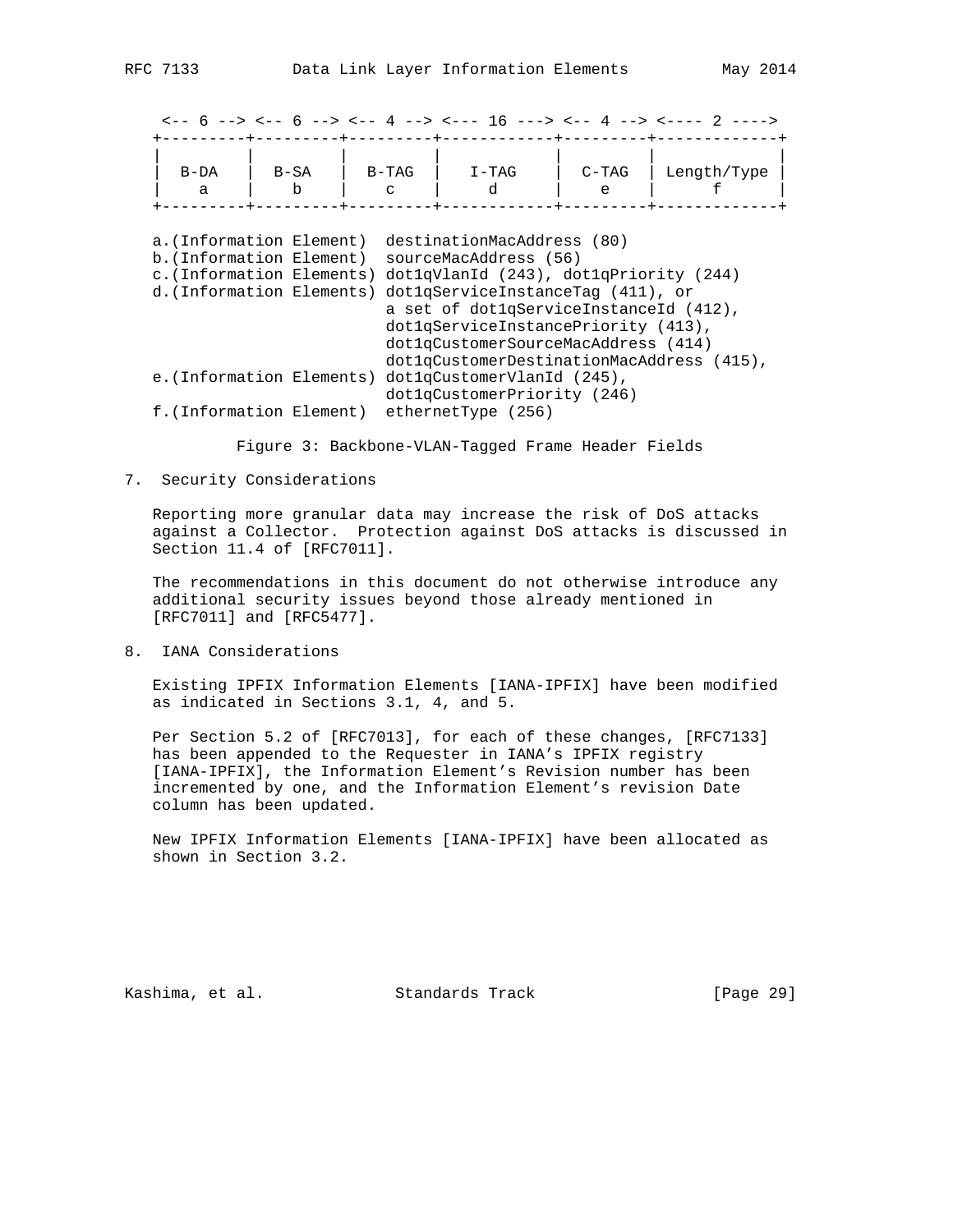## 9. Acknowledgments

 Thanks to Brian Trammell and the IPFIX working group participants who contributed to mailing-list discussions throughout the development of this document. Special thanks to Pat Thaler for her help with the IEEE 802 aspects of this work.

- 10. References
- 10.1. Normative References
	- [IEEE802.11] IEEE, "IEEE Standard for Information technology. Telecommunications and information exchange between systems Local and metropolitan area networks. Specific requirements Part 11: Wireless LAN Medium Access Control (MAC) and Physical Layer (PHY) Specifications", IEEE Std 802.11-2012, March 2012.
	- [IEEE802.1BR] IEEE, "IEEE Standard for Local and metropolitan area networks: Virtual Bridged Local Area Networks: Bridge Port Extension", IEEE Std 802.1BR-2012, July 2012.
	- [IEEE802.1Q] IEEE, "IEEE Standard for Local and metropolitan area networks: Media Access Control (MAC) Bridges and Virtual Bridged Local Area Networks", IEEE Std 802.1Q-2011, August 2011.
	- [IEEE802.1Qbg] IEEE, "IEEE Standard for Local and metropolitan area networks: Media Access Control (MAC) Bridges and Virtual Bridged Local Area Networks: Amendment 21: Edge Virtual Bridging", IEEE Std 802.1Qbg-2012, July 2012.
	- [IEEE802.3] IEEE, "IEEE Standard for Ethernet", IEEE Std 802.3-2012, December 2012.
	- [RFC0791] Postel, J., "Internet Protocol", STD 5, RFC 791, September 1981.
	- [RFC2119] Bradner, S., "Key words for use in RFCs to Indicate Requirement Levels", BCP 14, RFC 2119, March 1997.
	- [RFC2460] Deering, S. and R. Hinden, "Internet Protocol, Version 6 (IPv6) Specification", RFC 2460, December 1998.
	- [RFC3031] Rosen, E., Viswanathan, A., and R. Callon, "Multiprotocol Label Switching Architecture", RFC 3031, January 2001.

Kashima, et al. Standards Track [Page 30]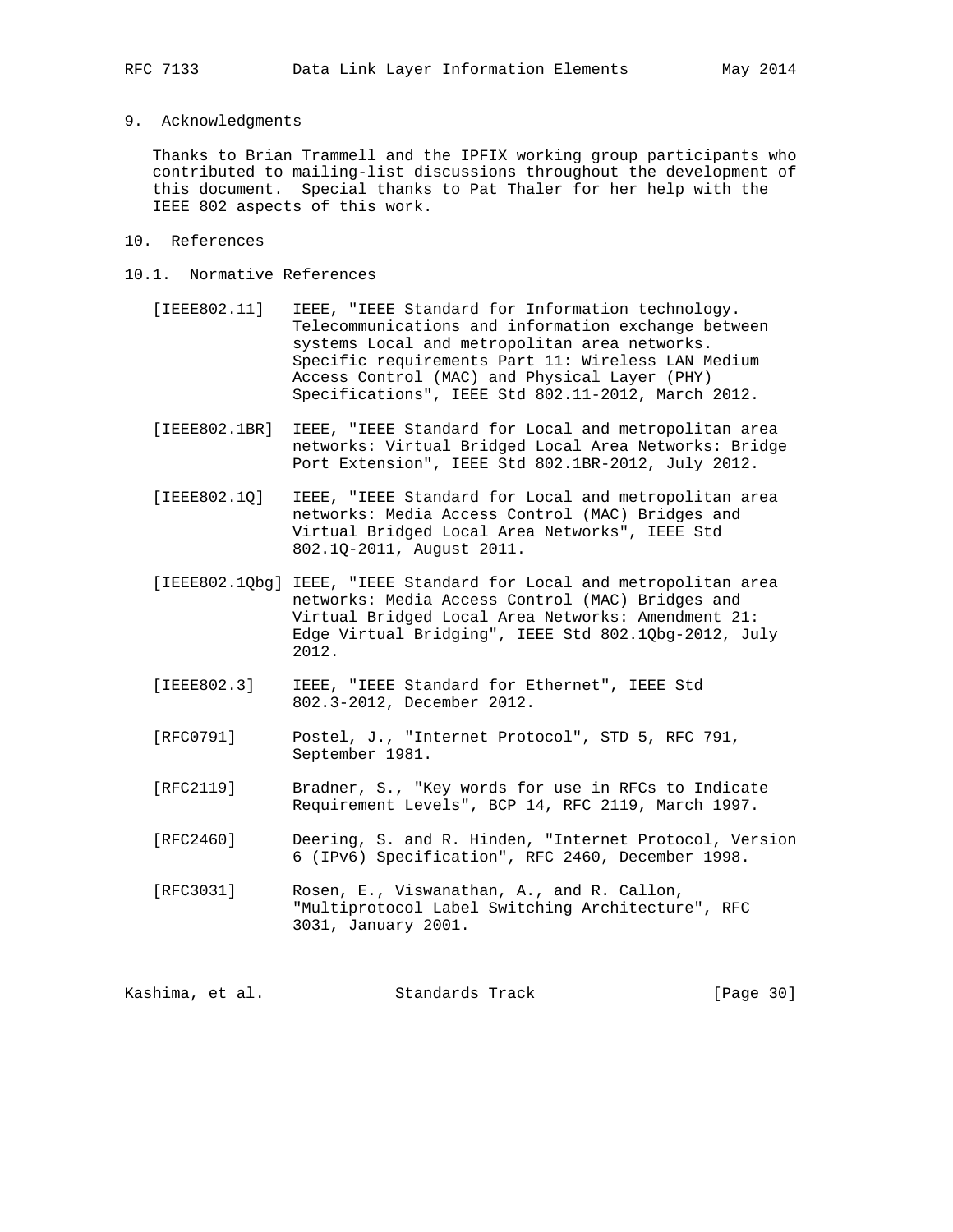RFC 7133 Data Link Layer Information Elements May 2014

- [RFC3032] Rosen, E., Tappan, D., Fedorkow, G., Rekhter, Y., Farinacci, D., Li, T., and A. Conta, "MPLS Label Stack Encoding", RFC 3032, January 2001.
- [RFC5477] Dietz, T., Claise, B., Aitken, P., Dressler, F., and G. Carle, "Information Model for Packet Sampling Exports", RFC 5477, March 2009.
- [RFC6313] Claise, B., Dhandapani, G., Aitken, P., and S. Yates, "Export of Structured Data in IP Flow Information Export (IPFIX)", RFC 6313, July 2011.
- [RFC7011] Claise, B., Trammell, B., and P. Aitken, "Specification of the IP Flow Information Export (IPFIX) Protocol for the Exchange of Flow Information", STD 77, RFC 7011, September 2013.
- 10.2. Informative References
	- [IANA-IPFIX] IANA, "IP Flow Information Export (IPFIX) Entities", <http://www.iana.org/assignments/ipfix>.
	- [IEEE802.1D] IEEE, "IEEE Standard for Local and metropolitan area networks: Media Access Control (MAC) Bridges", IEEE Std 802.1D-2004, June 2004.
	- [ISO/IEC.7498-1:1994] International Organization for Standardization, "Information technology -- Open Systems Interconnection -- Basic Reference Model: The Basic Mode", ISO Standard 7498-1:1994, June 1996.
	- [RFC2804] IAB and IESG, "IETF Policy on Wiretapping", RFC 2804, May 2000.
	- [RFC7012] Claise, B. and B. Trammell, "Information Model for IP Flow Information Export (IPFIX)", RFC 7012, September 2013.
	- [RFC7013] Trammell, B. and B. Claise, "Guidelines for Authors and Reviewers of IP Flow Information Export (IPFIX) Information Elements", BCP 184, RFC 7013, September 2013.

Kashima, et al. Standards Track [Page 31]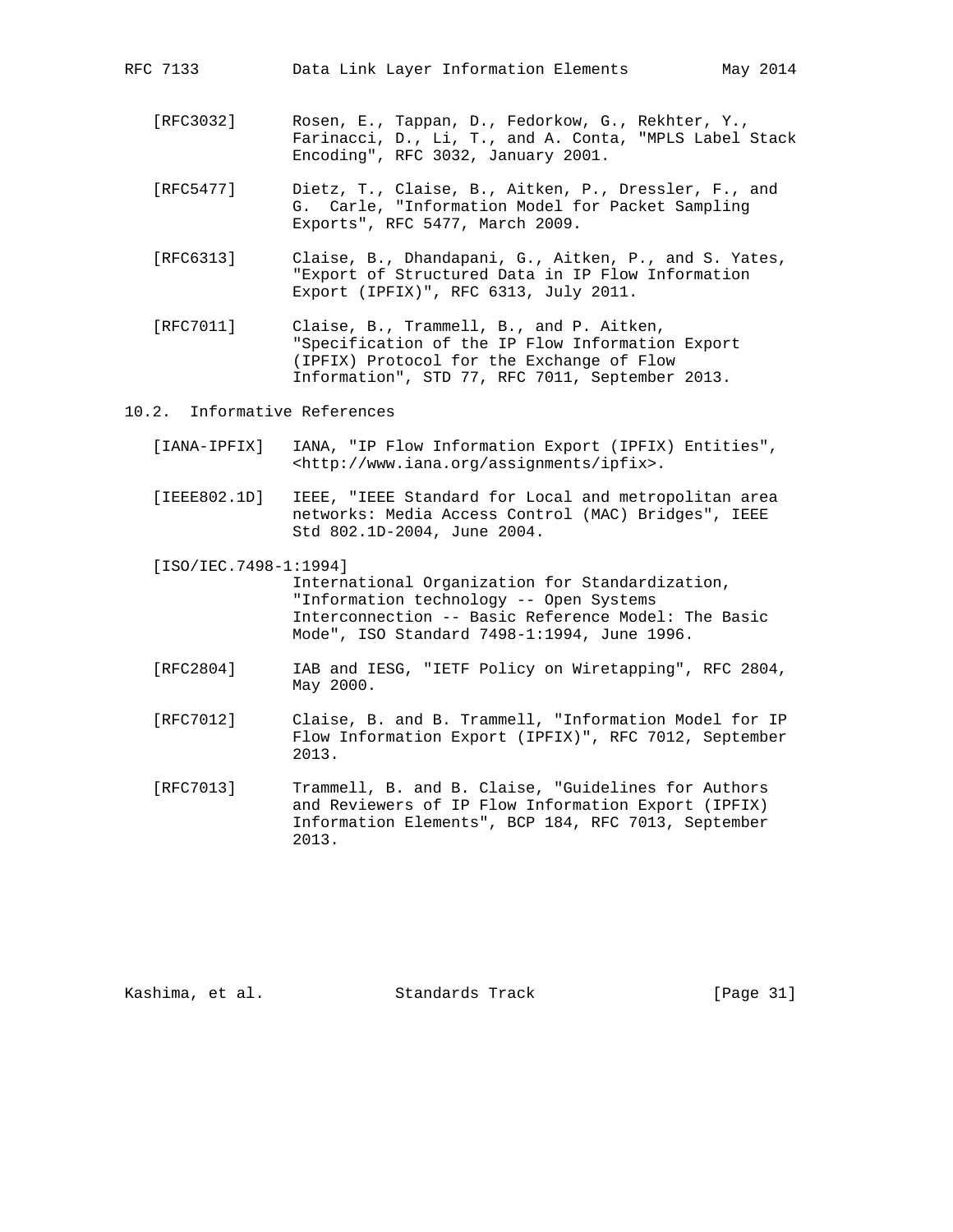







Kashima, et al. Standards Track

[Page 32]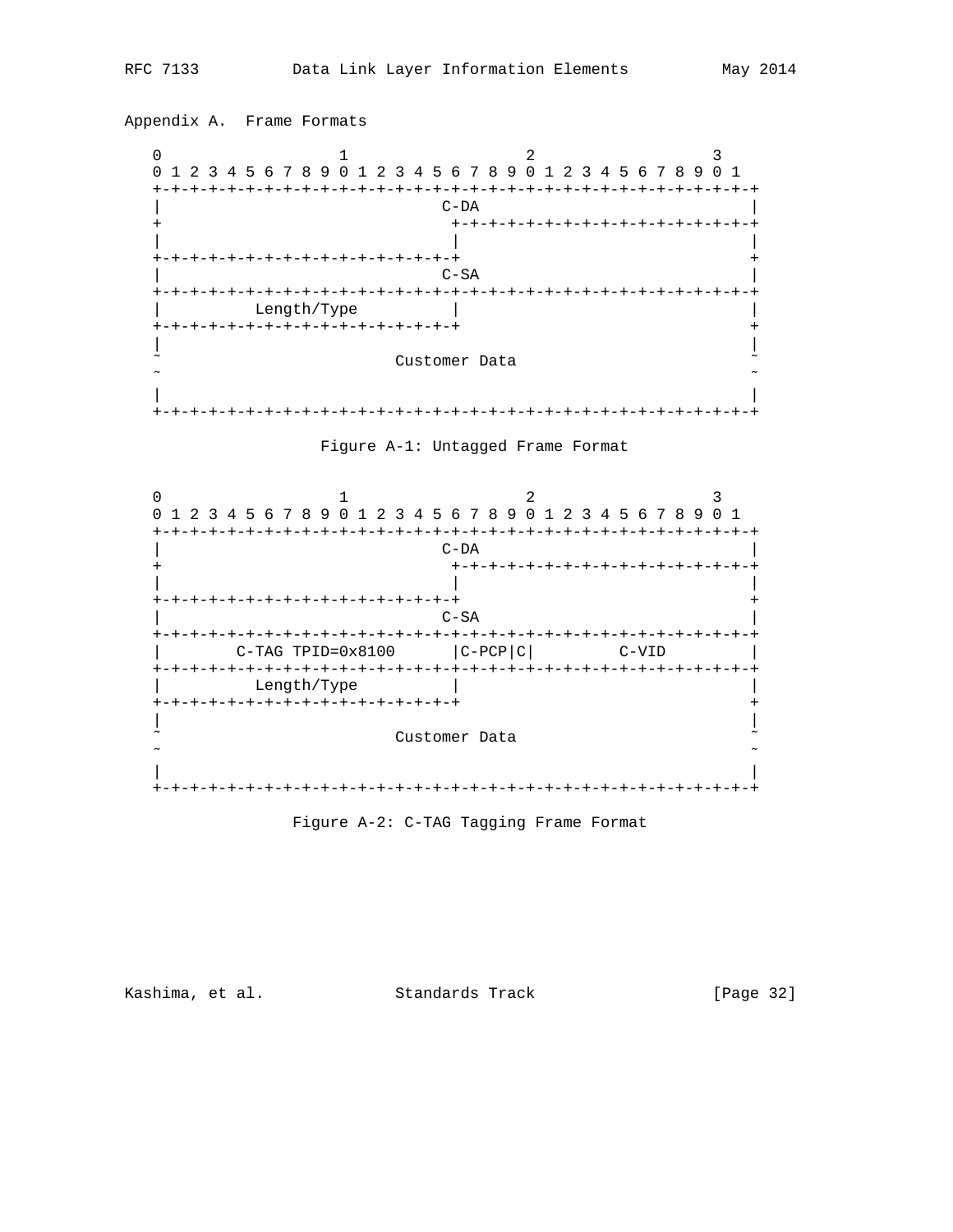





 Figure A-4: S-TAG and C-TAG Tagging Frame Format in Provider Bridged Networks

Kashima, et al. Standards Track [Page 33]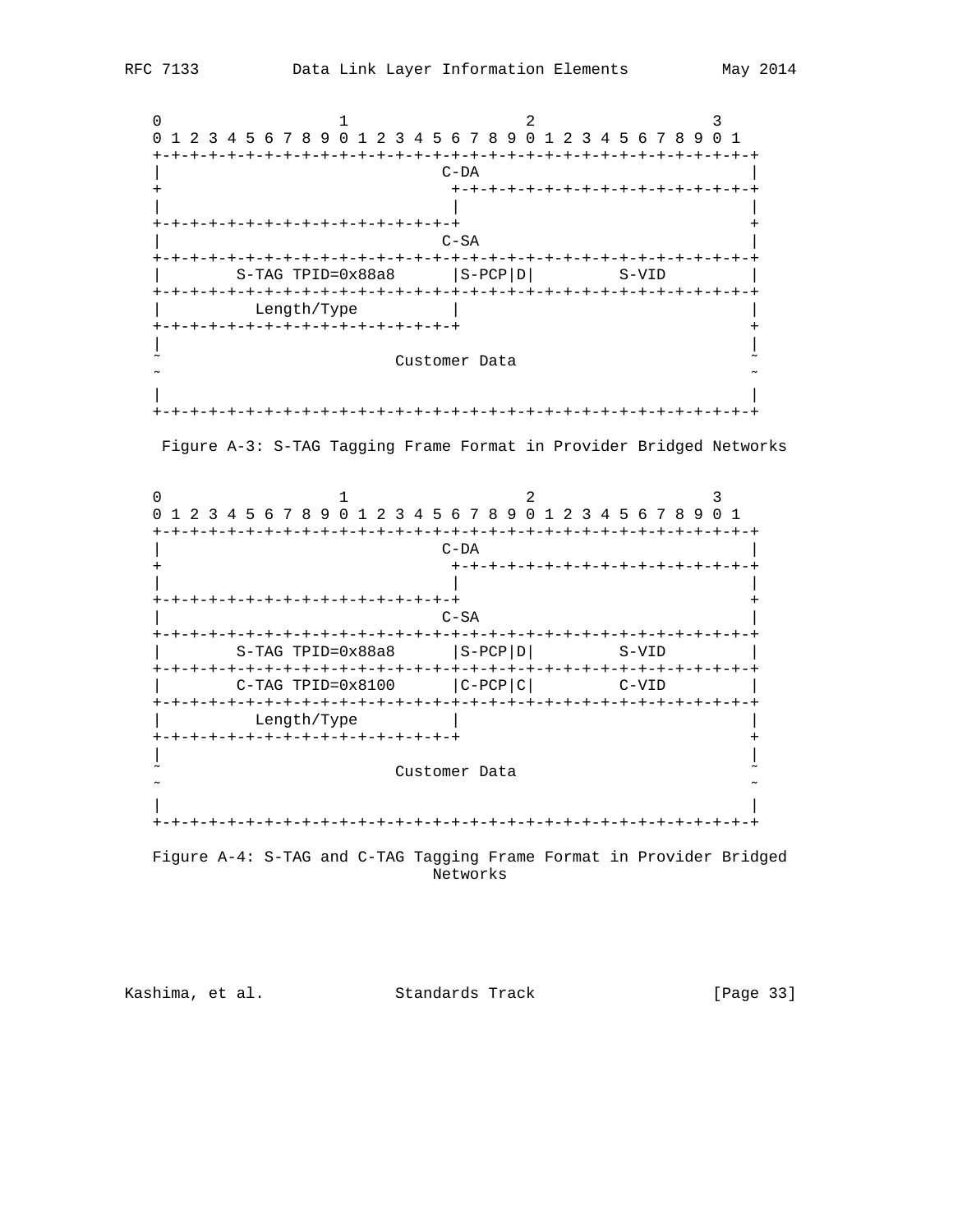

Figure A-5: B-TAG and I-TAG Tagging Frame Format in Provider Backbone Bridged Networks

Kashima, et al. Standards Track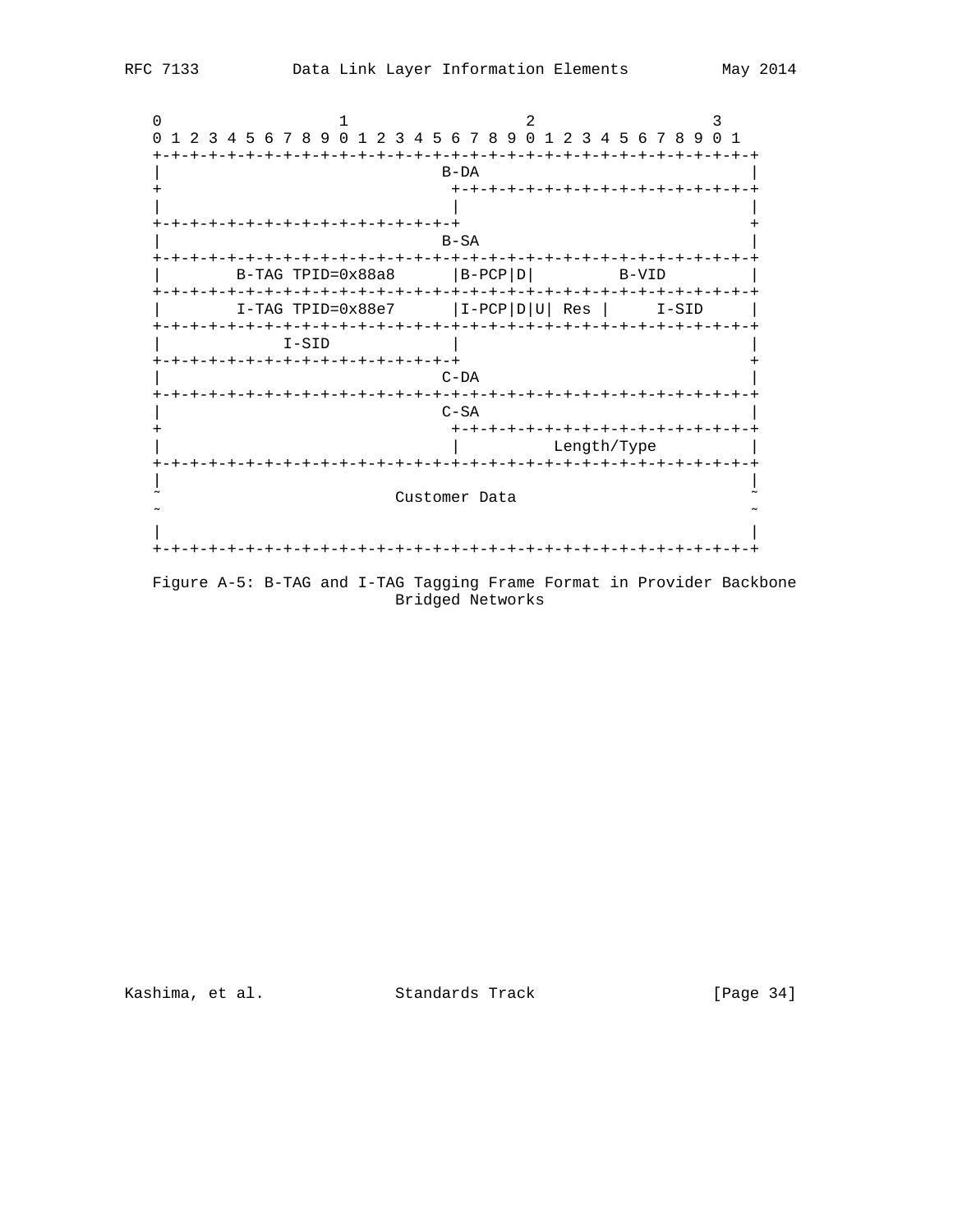|                                       | 1 2 3 4 5 6 7 8 9 0 1 2 3 4 5 6 7 8 9 0 1 2 3 4 5 6 7 8 9 0 1 |
|---------------------------------------|---------------------------------------------------------------|
|                                       |                                                               |
|                                       | $B-DA$                                                        |
|                                       | +-+-+-+-+-+-+-+-+-+-+-+-+-+-+-                                |
|                                       |                                                               |
| -+-+-+-+-+-+-+-+-+-+-+-+-+            |                                                               |
|                                       | $B-SA$                                                        |
| -+-+-+-+-+-+-+-+-+-+-+-+-+-+-+-+-     | -+-+-+-+-+-+-+                                                |
| B-TAG TPID=0x88a8                     | $ B-PCP D $<br>B-VID                                          |
| I-TAG TPID=0x88e7                     | $I-PCP D U $<br>Res<br>I-SID                                  |
| +-+-+-+-+-+-+-+-+-+-+-+-+-+-+-+-+-+-+ |                                                               |
| $I-SID$                               |                                                               |
| -+-+-+-+-+-+-+-+-+-+-+-+-+-+-+        |                                                               |
|                                       | $C-DA$                                                        |
| +-+-+-+-+-+-+-+-+-+-+-+-+-+-+-+-+-+-+ |                                                               |
|                                       | $C-SA$                                                        |
|                                       | +-+-+-+-+-+-+-+-+-+-+-+-+                                     |
|                                       | $C-TAG TCI=0x8100$                                            |
|                                       |                                                               |
| C-PCP C <br>$C-VID$                   | Length/Type                                                   |
| キーキーキーキ                               |                                                               |
|                                       |                                                               |
|                                       | Customer Data                                                 |
|                                       |                                                               |
|                                       |                                                               |
|                                       |                                                               |

Figure A-6: B-TAG, I-TAG, and C-TAG Tagging Frame Format in Provider Backbone Bridged Networks

Kashima, et al. Standards Track

[Page 35]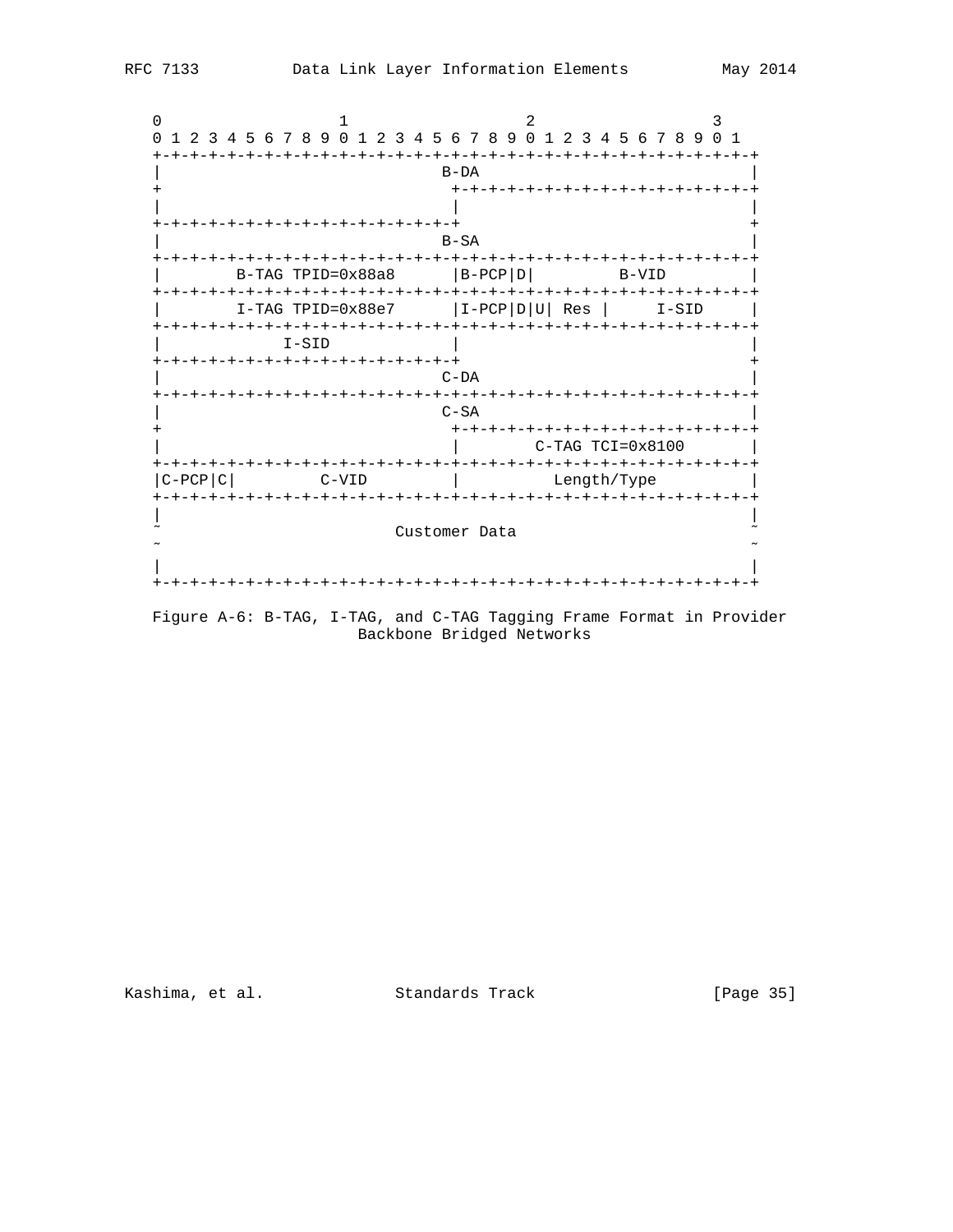

 Figure A-7: S-TAG Tagging Frame Format for S-channel over the Link between an End Station and Its Adjacent Bridge

 Note: The frame format in Figure A-7 is identical to the format in Figure A-3.

Kashima, et al. Standards Track [Page 36]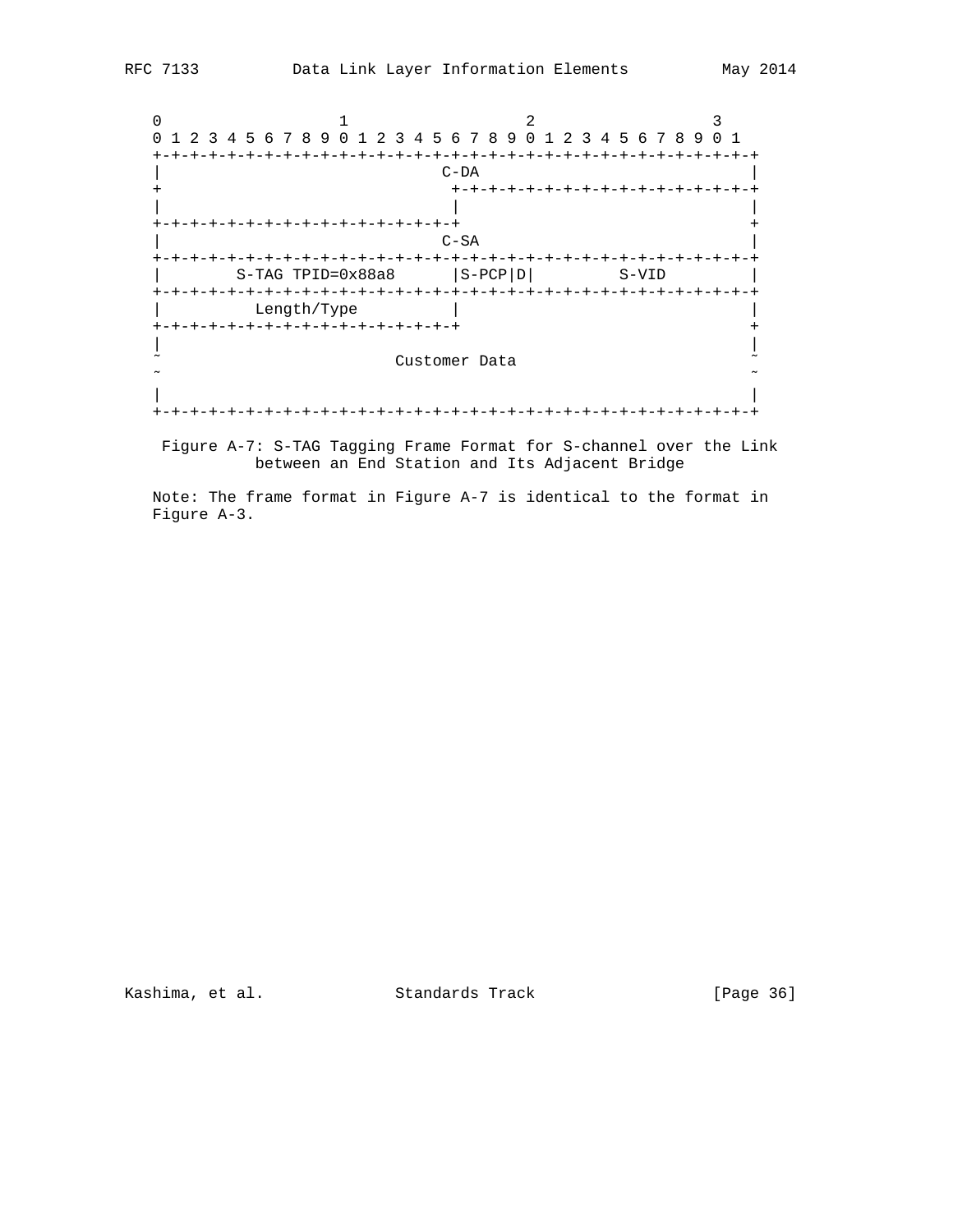0  $1$  2 3 0 1 2 3 4 5 6 7 8 9 0 1 2 3 4 5 6 7 8 9 0 1 2 3 4 5 6 7 8 9 0 1 +-+-+-+-+-+-+-+-+-+-+-+-+-+-+-+-+-+-+-+-+-+-+-+-+-+-+-+-+-+-+-+-+ | C-DA | + +-+-+-+-+-+-+-+-+-+-+-+-+-+-+-+-+ | | | +-+-+-+-+-+-+-+-+-+-+-+-+-+-+-+-+ + | C-SA | +-+-+-+-+-+-+-+-+-+-+-+-+-+-+-+-+-+-+-+-+-+-+-+-+-+-+-+-+-+-+-+-+  $S-TAG TPID=0x88a8$   $|S-PCP|D|$   $S-VID$  +-+-+-+-+-+-+-+-+-+-+-+-+-+-+-+-+-+-+-+-+-+-+-+-+-+-+-+-+-+-+-+-+  $C-TAG TPID=0x8100$   $|C-PCP|C|$   $C-VID$  +-+-+-+-+-+-+-+-+-+-+-+-+-+-+-+-+-+-+-+-+-+-+-+-+-+-+-+-+-+-+-+-+ Length/Type  $|$  +-+-+-+-+-+-+-+-+-+-+-+-+-+-+-+-+ + | | ˜ Customer Data ˜ ˜ ˜ | | +-+-+-+-+-+-+-+-+-+-+-+-+-+-+-+-+-+-+-+-+-+-+-+-+-+-+-+-+-+-+-+-+

 Figure A-8: S-TAG and C-TAG Tagging Frame Format over the Link between an End Station and Its Adjacent Bridge

 Note: The frame format in Figure A-8 is identical to the format in Figure A-4.

Kashima, et al. Standards Track [Page 37]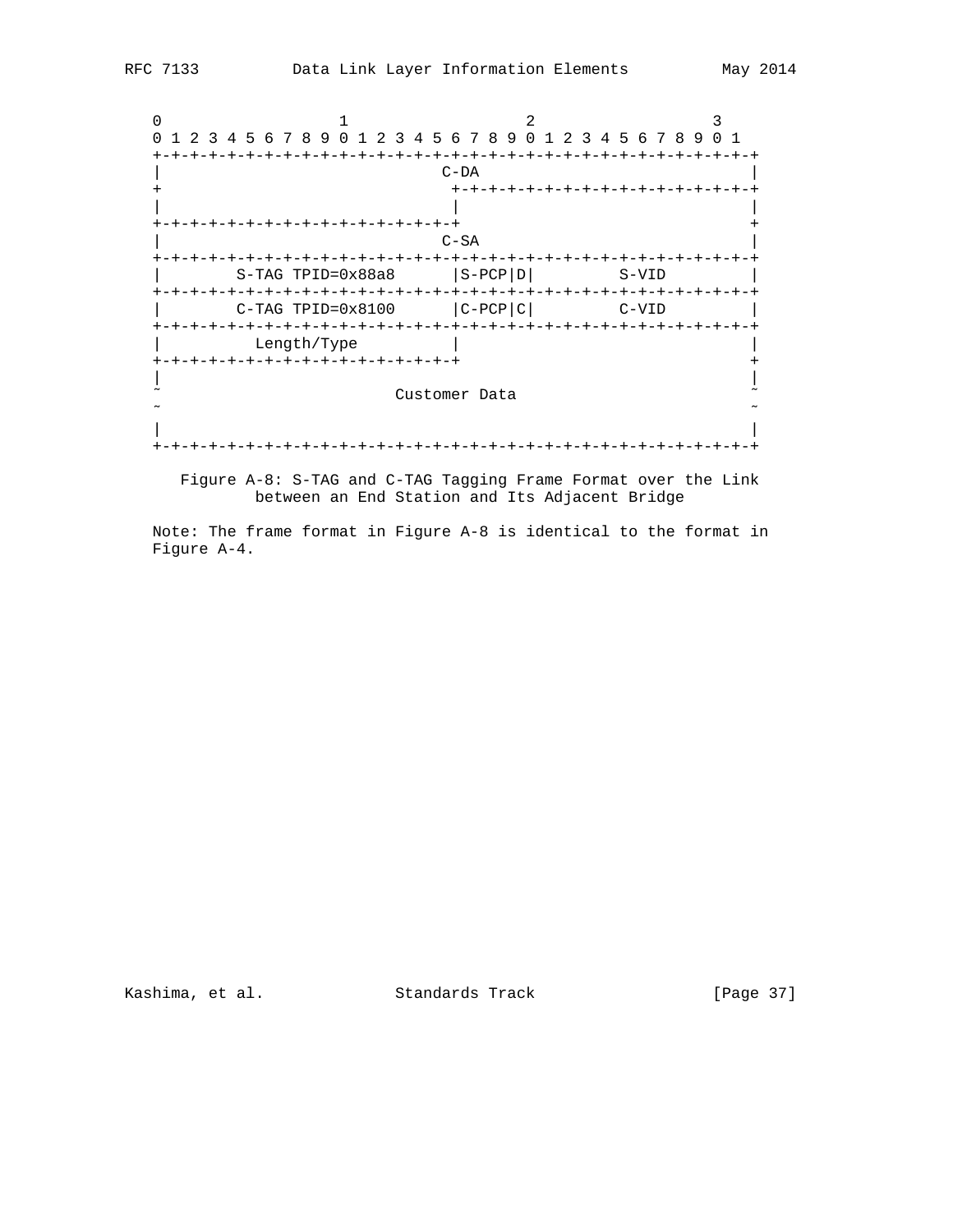0  $1$  2 3 0 1 2 3 4 5 6 7 8 9 0 1 2 3 4 5 6 7 8 9 0 1 2 3 4 5 6 7 8 9 0 1 +-+-+-+-+-+-+-+-+-+-+-+-+-+-+-+-+-+-+-+-+-+-+-+-+-+-+-+-+-+-+-+-+ | C-DA | + +-+-+-+-+-+-+-+-+-+-+-+-+-+-+-+-+ | | | +-+-+-+-+-+-+-+-+-+-+-+-+-+-+-+-+ + | C-SA | +-+-+-+-+-+-+-+-+-+-+-+-+-+-+-+-+-+-+-+-+-+-+-+-+-+-+-+-+-+-+-+-+ | E-TAG TPID=0x893F |E-PCP|D| Ingress\_E-CID\_base | +-+-+-+-+-+-+-+-+-+-+-+-+-+-+-+-+-+-+-+-+-+-+-+-+-+-+-+-+-+-+-+-+ |Res|GRP| E-CID\_base |Ingre\_E-CID\_ext| E-CID\_ext | +-+-+-+-+-+-+-+-+-+-+-+-+-+-+-+-+-+-+-+-+-+-+-+-+-+-+-+-+-+-+-+-+ Length/Type  $|$  +-+-+-+-+-+-+-+-+-+-+-+-+-+-+-+-+ + | | ˜ Customer Data ˜ ˜ ˜ | | +-+-+-+-+-+-+-+-+-+-+-+-+-+-+-+-+-+-+-+-+-+-+-+-+-+-+-+-+-+-+-+-+

 Figure A-9: E-TAG Tagging Frame Format over the Link between a Controlling Bridge and a Bridge Port Extender

Kashima, et al. Standards Track [Page 38]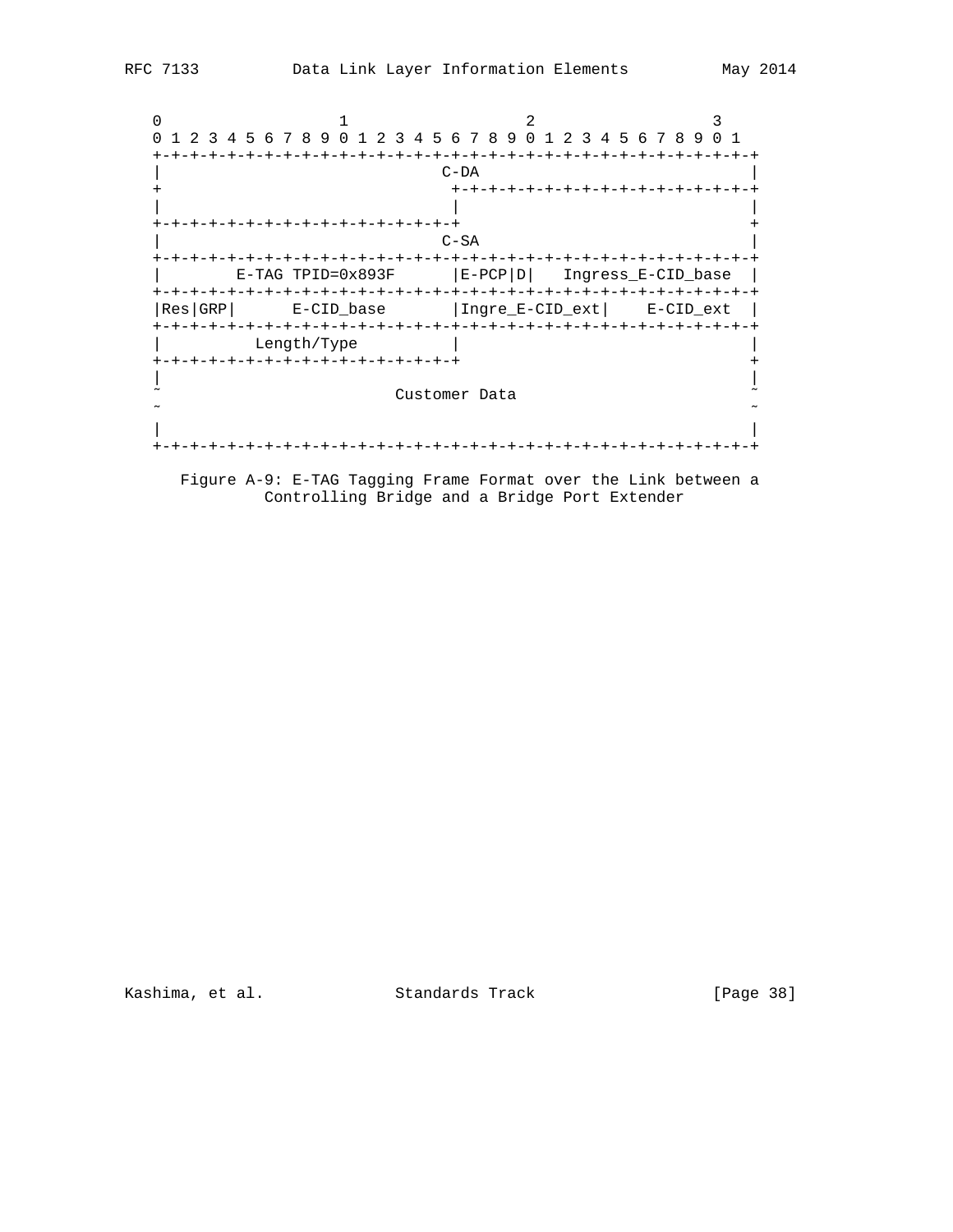```
0 1 2 3
 0 1 2 3 4 5 6 7 8 9 0 1 2 3 4 5 6 7 8 9 0 1 2 3 4 5 6 7 8 9 0 1
 +-+-+-+-+-+-+-+-+-+-+-+-+-+-+-+-+-+-+-+-+-+-+-+-+-+-+-+-+-+-+-+-+
| C-DA |
                     + +-+-+-+-+-+-+-+-+-+-+-+-+-+-+-+-+
| | |
 +-+-+-+-+-+-+-+-+-+-+-+-+-+-+-+-+ +
| C-SA |
 +-+-+-+-+-+-+-+-+-+-+-+-+-+-+-+-+-+-+-+-+-+-+-+-+-+-+-+-+-+-+-+-+
      | E-TAG TPID=0x893F |E-PCP|D| Ingress_E-CID_base |
 +-+-+-+-+-+-+-+-+-+-+-+-+-+-+-+-+-+-+-+-+-+-+-+-+-+-+-+-+-+-+-+-+
 |Res|GRP| E-CID_base |Ingre_E-CID_ext| E-CID_ext |
 +-+-+-+-+-+-+-+-+-+-+-+-+-+-+-+-+-+-+-+-+-+-+-+-+-+-+-+-+-+-+-+-+
     C-TAG TPID=0x8100 |C-PCP|C| C-VID
 +-+-+-+-+-+-+-+-+-+-+-+-+-+-+-+-+-+-+-+-+-+-+-+-+-+-+-+-+-+-+-+-+
      {\tt Length/Type} +-+-+-+-+-+-+-+-+-+-+-+-+-+-+-+-+ +
| |
\tilde{z} \sim Customer Data \tilde{z} ˜ ˜
| |
 +-+-+-+-+-+-+-+-+-+-+-+-+-+-+-+-+-+-+-+-+-+-+-+-+-+-+-+-+-+-+-+-+
```
 Figure A-10: E-TAG and C-TAG Tagging Frame Format over the Link between a Controlling Bridge and a Bridge Port Extender

Kashima, et al. Standards Track [Page 39]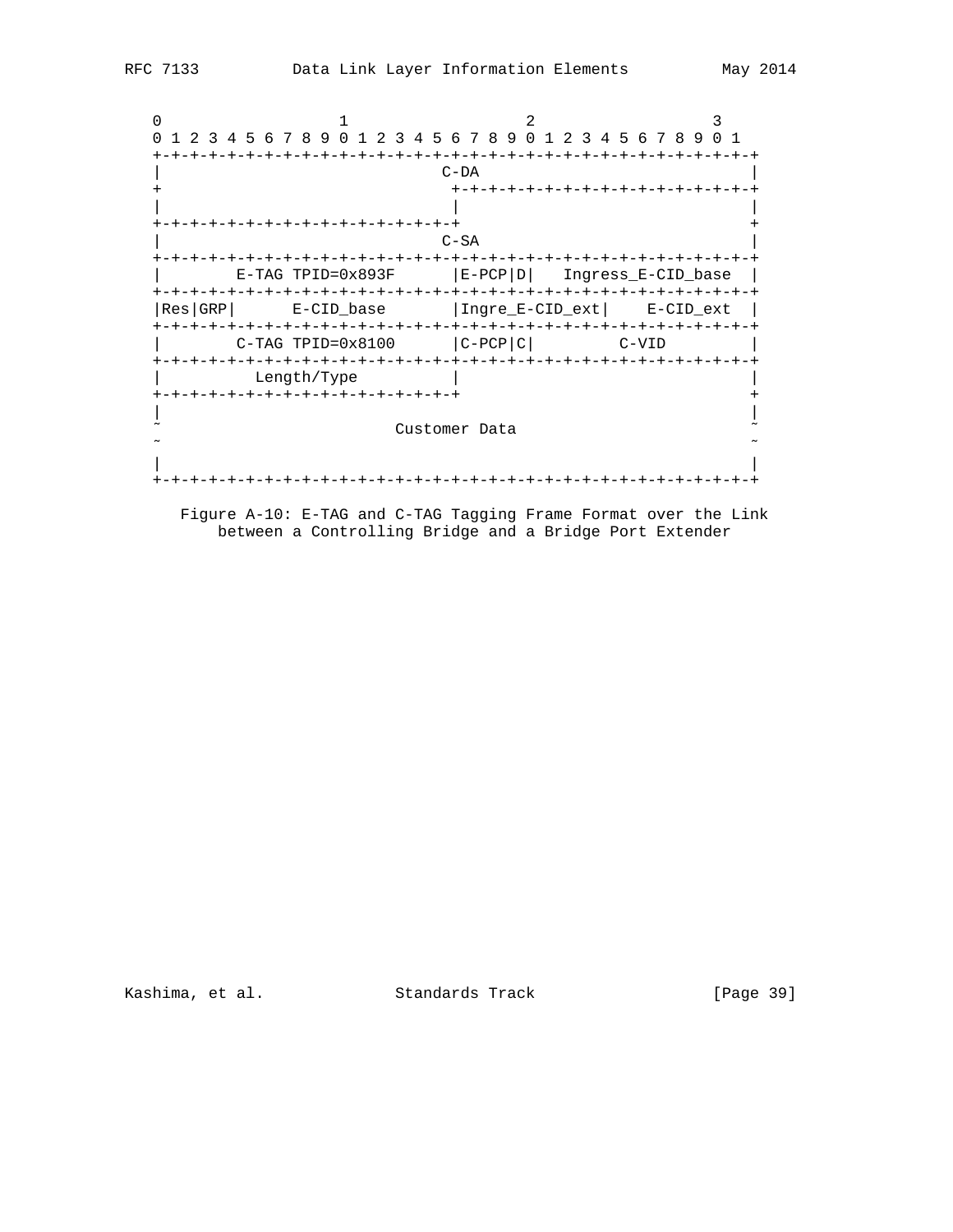| $\Omega$<br>1 2 3 4 5 6 7 8 9 0 1<br>$\overline{a}$ | $\mathcal{L}$<br>3 4 5 6 7 8 9 0 1 2 3 4 5 6 7 8 9 |
|-----------------------------------------------------|----------------------------------------------------|
| Set ID $(2)$                                        | Length                                             |
| Template ID (256)                                   | Field Count (8)                                    |
| ingressInterface (10)                               | -+-+-+-+-+-+-+-+-+-<br>Field Length (4)            |
| egressInterface (14)                                | Field Length (4)                                   |
| observationTimeSeconds (322)   Field Length (8)     |                                                    |
| dataLinkFrameSize (312)                             | Field Length (2)                                   |
| dataLinkFrameSection (315)                          | Field Length (65535)                               |
| dataLinkFrameType (408)                             | Field Length (2)                                   |
| section Offset (409)                                | 1 Field Length (2)                                 |
| sectionExportedOctets (410)                         | Field Length (2)                                   |

Appendix B. Template Format Example

Figure B-1: Template Format Example

Kashima, et al. Standards Track [Page 40]